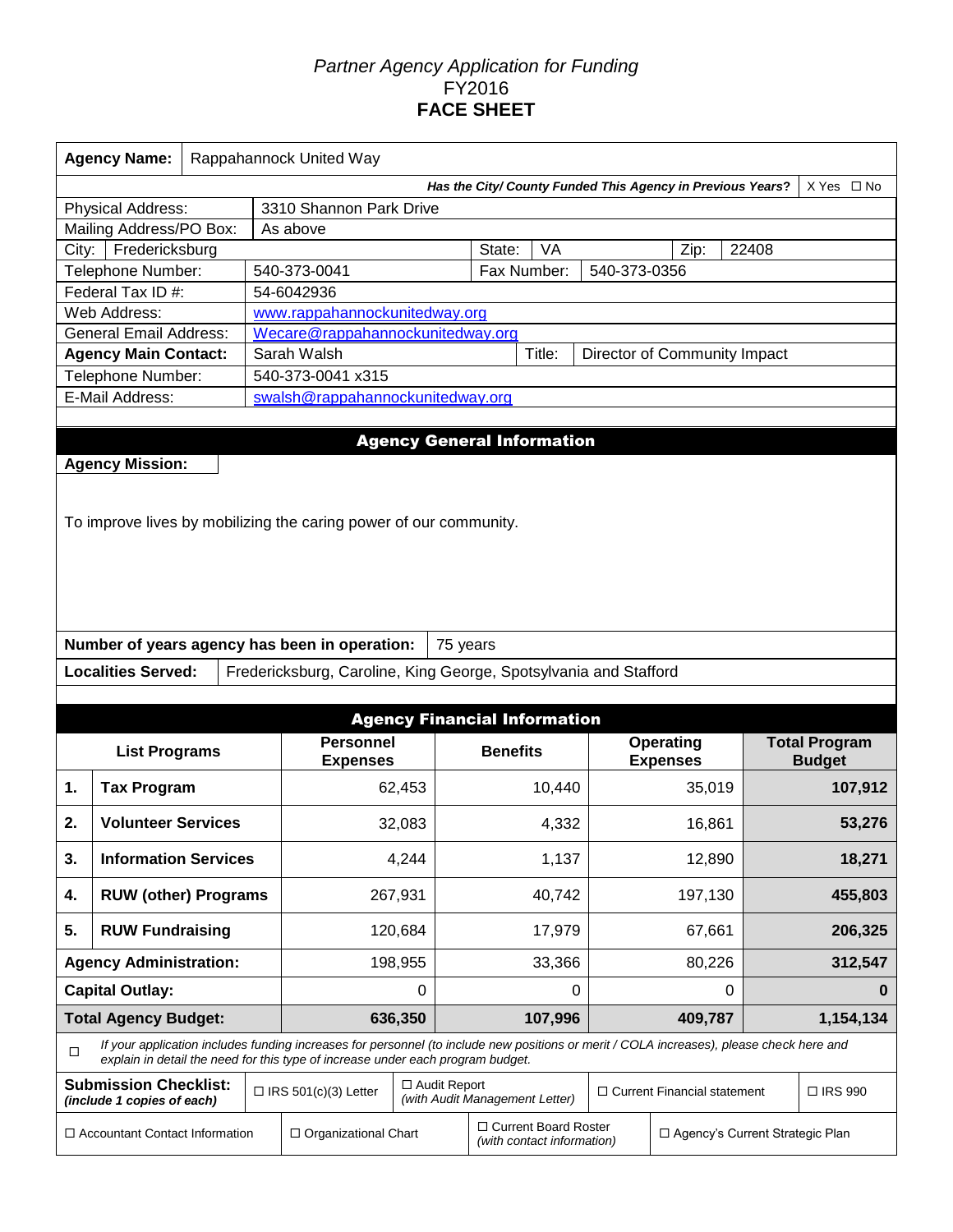# *Partner Agency Funding Application FY 2016 BUDGET EXPLANATIONS*

*Agency Name: Page 2*

Rappahannock United Way

### **Agency Administrative Expenses:**

**In the box below, provide an overview of the administrative costs detailed on the face sheet for the agency as a whole. Please provide justification for and specific amounts of administrative costs that are defrayed by locality funds. If your agency is requesting an increase or decrease in administrative funding, please describe, in detail, the reasons for these changes. (The description should not exceed 15 lines of text.)**

Not applicable – Rappahannock United Way does not use locality funds to defray administrative costs.

#### **Capital Outlay:**

**In the box below, provide an overview of the capital expenses detailed on the face sheet for the agency as a whole. Please provide justification for and specific amounts of capital costs that are defrayed by locality funds. (The description should not exceed 10 lines of text.)**

Not applicable – Rappahannock United Way does not use locality funds for capital costs.

#### **Personnel Expenses (General):**

**In the box below, provide an overview of any increases or decreases in general personnel expenses for the agency. This would include any planned or projected merit or COLA increases, or new positions being requested. Also include a description of any changes to agency benefits structure or cost. (The description should not exceed 10 lines of text.)**

Not applicable - Rappahannock United Way does not project any significant increases or decreases in general personnel expenses for FY2016.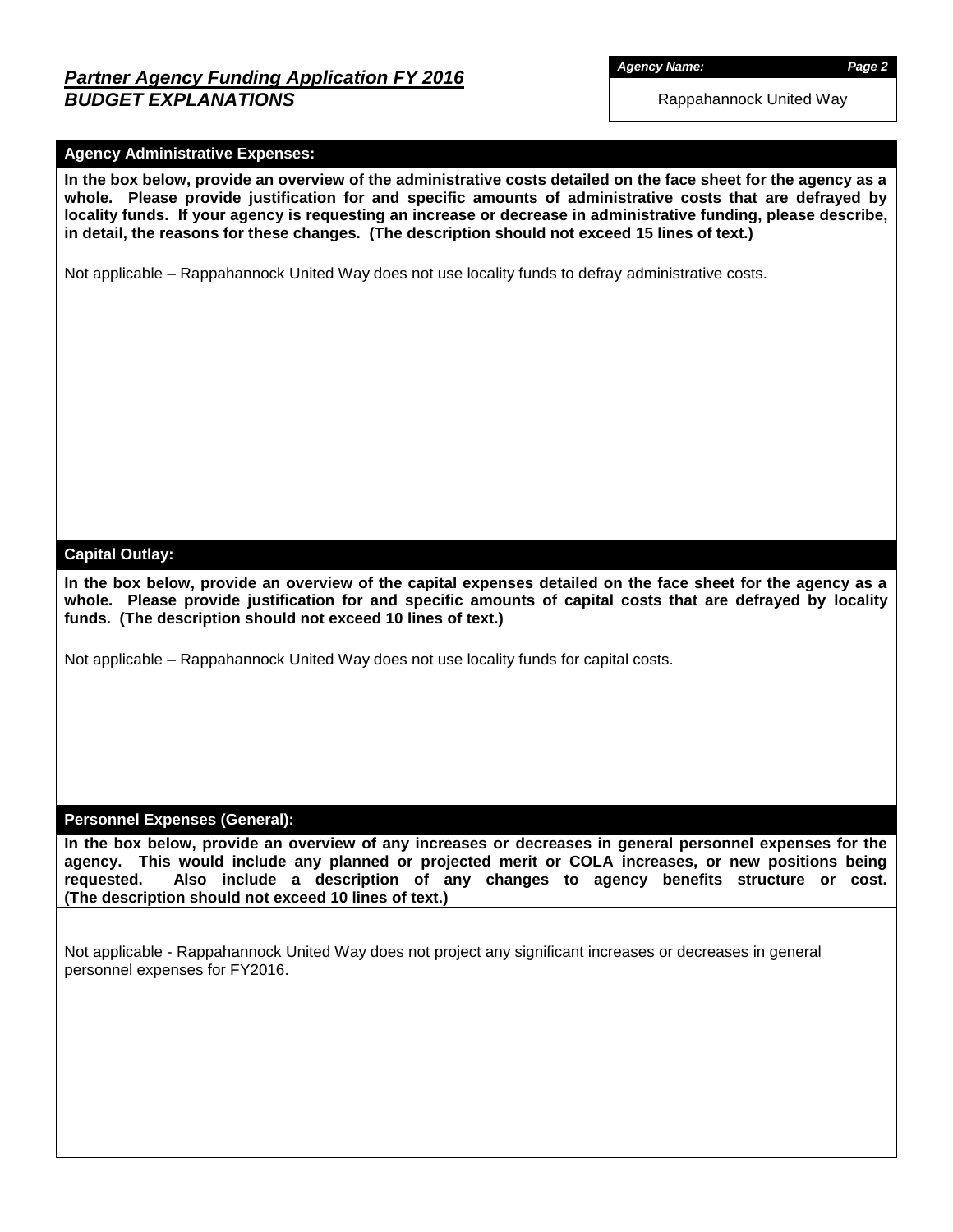# *Partner Agency Funding Application FY 2016 BUDGET EXPLANATIONS*

*Agency Name: Page 3*

Rappahannock United Way

### Budget Information

Please complete the following chart with the financial information for the agency as a whole. In each area include the budget specifically allocated to your agency from each locality/entity listed below.

|                                        | FY2014 Actual | FY2015 Budgeted | FY2016 Projected |
|----------------------------------------|---------------|-----------------|------------------|
| <b>Caroline</b>                        | 0             | 0               | 500              |
| Fredericksburg                         | 3,000         | 3,000           | 3,000            |
| <b>King George</b>                     | 1,560         | 1,560           | 1,560            |
| Spotsylvania                           | 3,000         | 3,000           | 3,000            |
| <b>Stafford</b>                        | 2,737         | 2,737           | 2,737            |
| <b>United Way</b>                      | 10,000        | 12,000          | 15,000           |
| <b>Grants</b>                          | 85,304        | 59,530          | 60,000           |
| <b>Client Fees</b>                     | 68,990        | 90,000          | 90,000           |
| <b>Fundraising</b>                     | 1,726,341     | 1,858,403       | 1,860,000        |
| Other (explain below)                  | 18,114        | 15,982          | 16,000           |
| <b>Total Agency Budget</b><br>for PD16 | 1,921,301     | 2,034,212       | 2,051,797        |

Detail below what is included in the category 'Other':

#### *Other Revenue* =

- Interest Income \$3,982
- Rental Income \$12,000

*United Way Grant Revenues* are the RUW funds allocated to direct costs associated with programs internal to RUW.

*Fundraising Revenues* are the RUW funds raised by RUW and are either designated and/or allocated to RUW operations, programs and member agency program funding.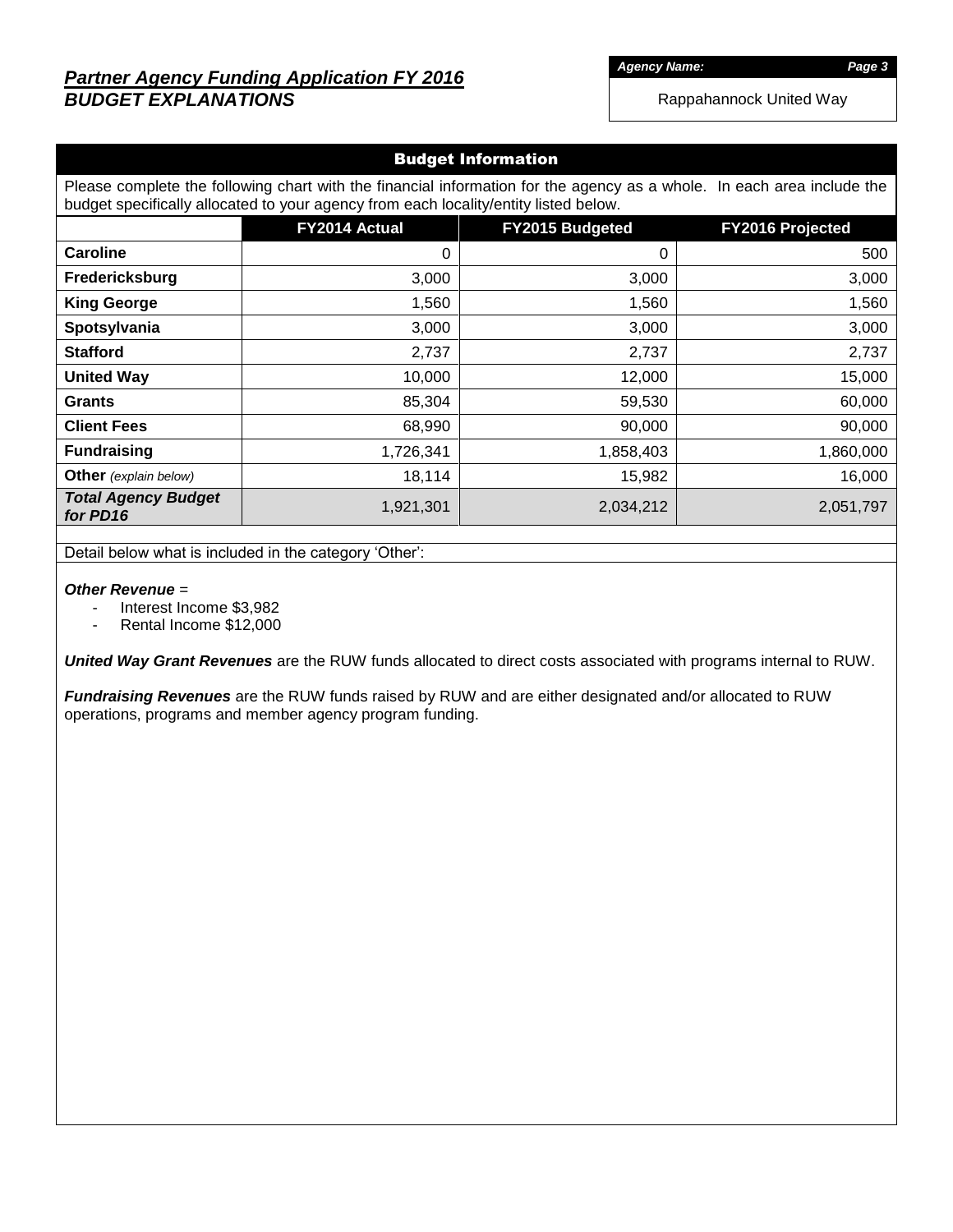## *Partner Agency Funding Application FY 2016 BUDGET EXPLANATIONS*

*Agency Name: Page 4*

Rappahannock United Way

Please detail below any legislative initiatives or issues that may impact the agency for the upcoming year and how you are planning for them. This could include new legislation that may increase or decrease projected funding at any level (Federal/State/Local), or could affect grants or designated funds as they are currently received. If you are aware of "outside" funding sources that will expire or be reduced on a set cycle or date, please note those below and how you are planning for them. Not applicable – there are no legislative initiatives or issues that Rappahannock United Way is aware of that may impact the agency for the upcoming year. Please detail below any identified agency needs or areas of concern that are currently not being addressed in your funding request. This could include training or technical assistance for specific areas, administrative support for a program or service, evaluation of current programs, or consultation for strategic planning, board support, or fundraising. Not applicable – there are no identified agency needs or areas of concern that are currently not being addressed in the Rappahannock United Way funding request for the upcoming year.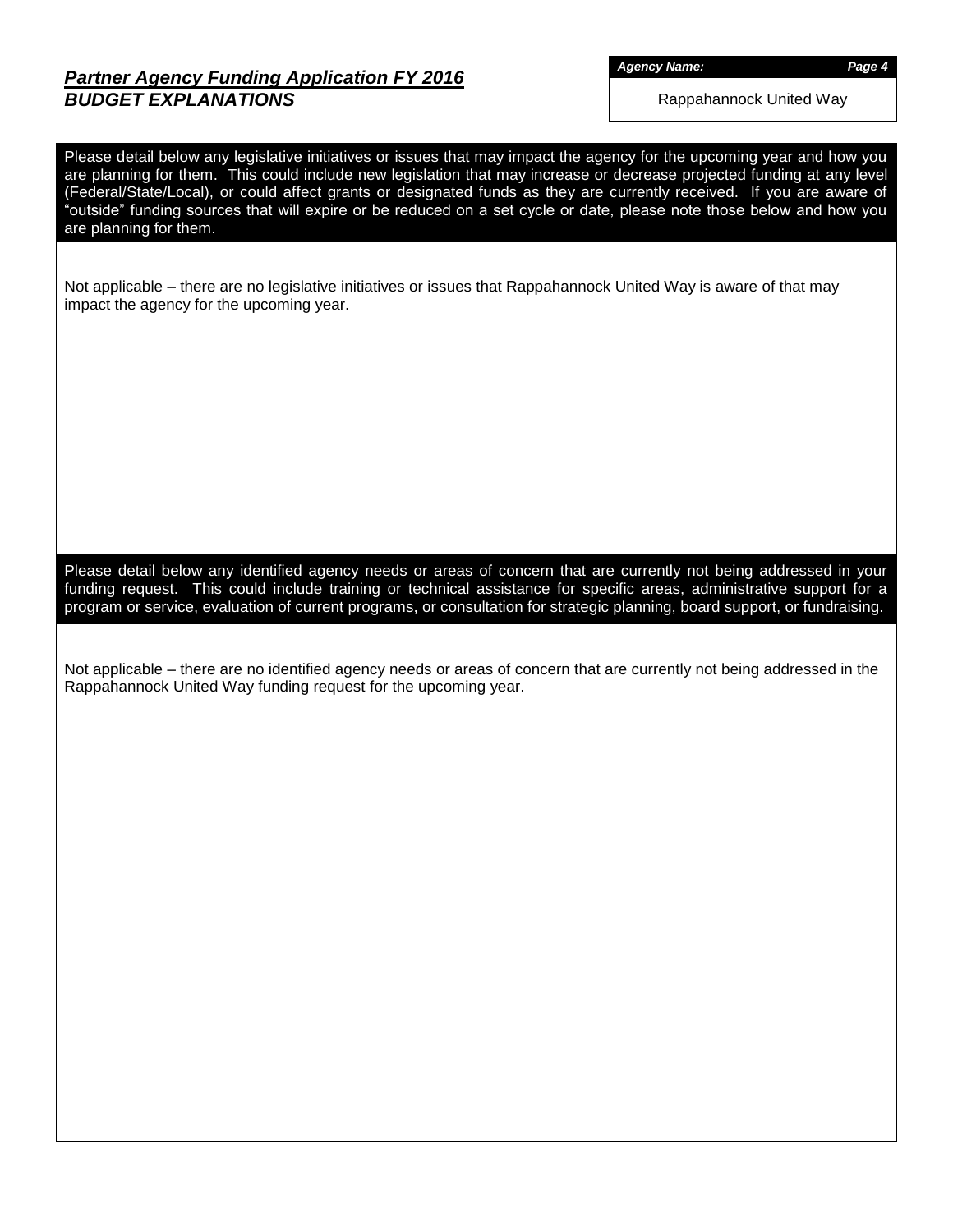*Agency Name: Page 5*

Rappahannock United Way

### **Please use the area below to provide any locality specific notes or statements that may be relevant to your application.**

#### City of Fredericksburg:

Rappahannock United Way is proud to support the residents of the City of Fredericksburg. Approximately 25% of individuals served by Rappahannock United Way programs and services are allocated to City of Fredericksburg residents. Including several tax site locations such as our busiest tax site at Downtown Library.

Each year Rappahannock United Way hosts a Day of Caring volunteer engagement event for the City of Fredericksburg – hosted jointly with Spotsylvania and Stafford Counties.

Last year more than 3,100 City residents (10%) were served through the Charity Tracker Network and 1,133 calls (20%) from City residents were made to 211 Virginia.

### Caroline County:

Rappahannock United Way is proud to support the residents of Caroline County. Approximately 7% of individuals served by Rappahannock United Way programs and services are allocated to Caroline County residents. Including tax site locations such as our tax sites at Bowling Green Baptist Church and Caroline County High School.

Each year Rappahannock United Way hosts a special Day of Caring volunteer engagement day of service for the residents of Caroline County – completing vital volunteer service projects for Caroline County nonprofits.

Last year more than 3,700 Caroline residents (11%) were served through the Charity Tracker Network and 511 calls (10%) from Caroline residents were made to 211 Virginia.

### King George County:

Rappahannock United Way is proud to support the residents of King George County. Approximately 8% of individuals served by Rappahannock United Way programs and services are allocated to King George County residents. Including tax site locations such as our tax sites at King George Parks and Recreation.

Each year Rappahannock United Way hosts a special Day of Caring volunteer engagement day of service for the residents of King George County – completing vital volunteer service projects for King George County nonprofits.

Last year more than 2,500 King George residents (8%) were served through the Charity Tracker Network and 348 calls (20%) from King George residents were made to 211 Virginia.

#### Spotsylvania County:

Rappahannock United Way is proud to support the residents of the Spotsylvania County. Approximately 30% of individuals served by Rappahannock United Way programs and services are allocated to Spotsylvania County residents. Including several tax site locations such as Salem Church Road Library, Thurman Brisben and Virginia Employment Commission.

Each year Rappahannock United Way hosts a Day of Caring volunteer engagement event for the County of Spotsylvania County – hosted jointly with Stafford County and the City of Fredericksburg.

Last year more than 8,700 Spotsylvania residents (27%) were served through the Charity Tracker Network and 1,739 calls (34%) from Spotsylvania residents were made to 211 Virginia.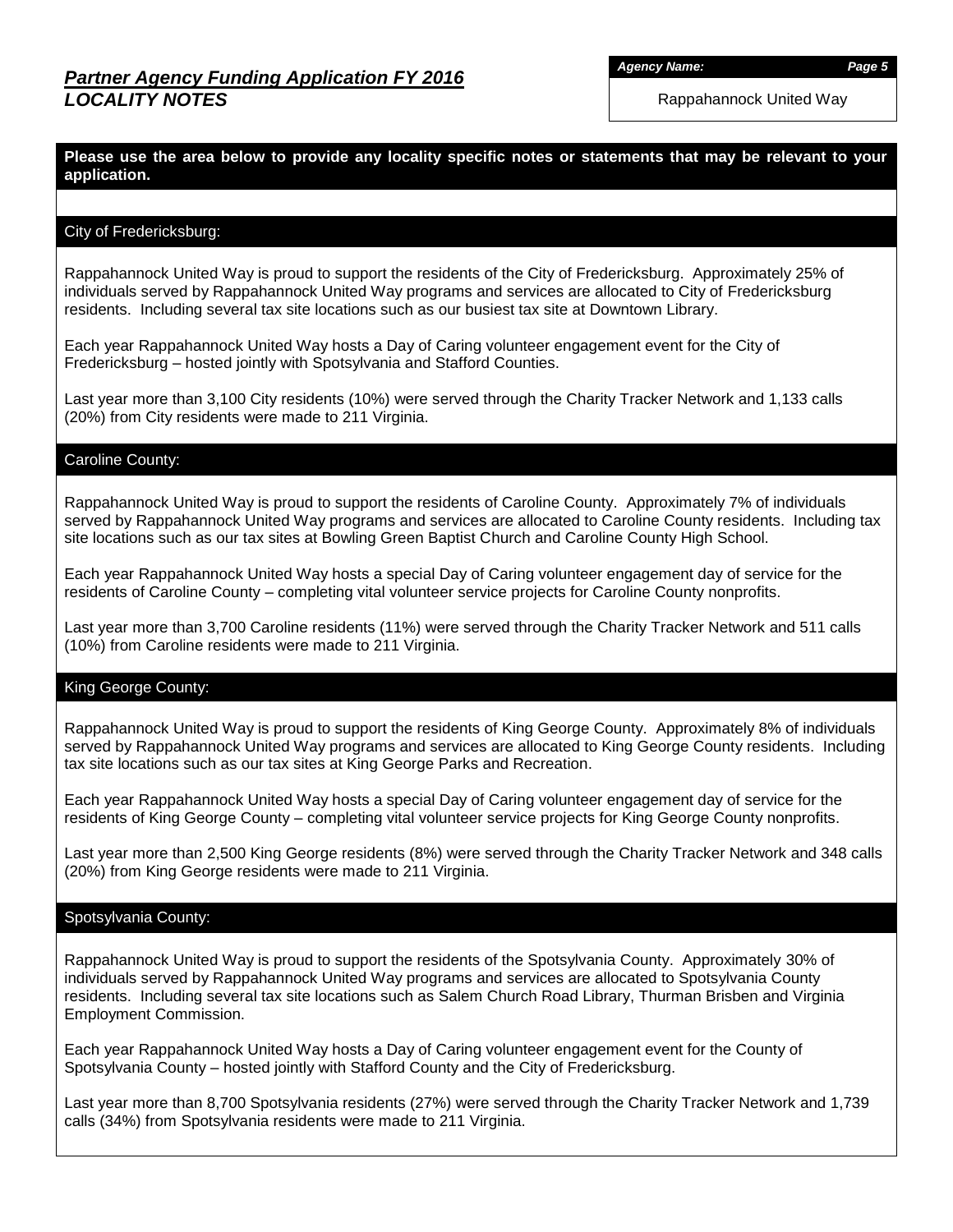### Stafford County:

Rappahannock United Way is proud to support the residents of Stafford County. Approximately 30% of individuals served by Rappahannock United Way programs and services are allocated to Stafford County residents. Including several tax site locations such as England Run and Porter library branches, Stafford Head Start and Empower House.

Each year Rappahannock United Way hosts a Day of Caring volunteer engagement event for the County of Stafford County – hosted jointly with Spotsylvania County and the City of Fredericksburg.

Last year more than 6,260 Stafford residents (19%) were served through the Charity Tracker Network and 1,444 calls (28%) from City residents were made to 211 Virginia.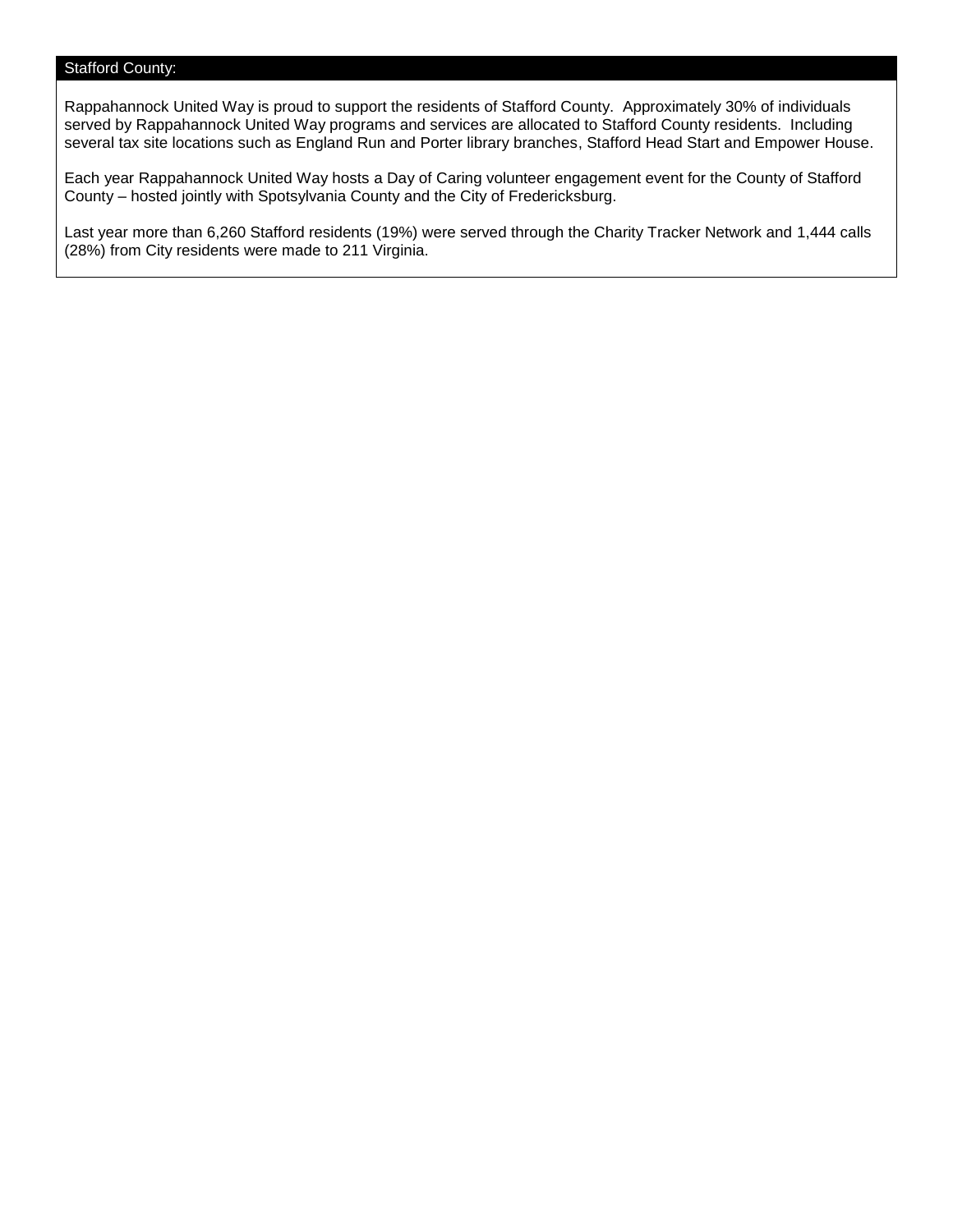Free Tax Preparation & Financial Education Services

Each agency submitting a funding request must fill out the following pages for *each program* serving citizens within the region and for which funding is requested. Any incomplete applications or programs that do not have a full application will not be considered for funding. PLEASE do not include any unrequested information. Each locality reserves the right to request additional information once the application has been submitted.

| <b>Program Name:</b>    | Free Tax Preparation & Financial Education Services | Is this a new<br>program? |  | $\Box$ Yes $\ X$ No         |
|-------------------------|-----------------------------------------------------|---------------------------|--|-----------------------------|
| <b>Program Contact:</b> | Sarah Walsh                                         | Title:                    |  | Director – Community Impact |
| Telephone Number:       | 540-373-0041 x315                                   |                           |  |                             |
| E-Mail Address:         | Swalsh@rappahannockunitedway.org                    |                           |  |                             |

**1. Program Purpose/Description:** *(the following description should not exceed 10 lines of text)*

The Rappahannock Region Financial Stability Coalition educates low to moderate-income workers about tax credit eligibility, provides free tax preparation services, and provides financial education to individuals and families of Planning District 16. Through these activities, the Coalition increases the assets of low to moderate-income workers encouraging them to financially support themselves and be less dependent on public assistance.

Rappahannock United Way (RUW) acts as the lead agency for the Coalition, and will recruit and train volunteers to prepare tax returns for individuals and families with a household income less than \$60,000 a year for free. This will save low to moderate-income families from paying upwards of \$200 dollars in tax preparation fees.

Tax Services is coordinated by the Financial Stability Coordinator, an employee of Rappahannock United Way. Direct services are provided by IRS certified volunteer tax preparers and qualified volunteer financial coaches.

**2. Justification of Need:** *(Please state clearly why this service should be provided to the citizens of the region and why the localities should consider this funding request. If this is a new program, be sure to include the benefit to the region for funding a new request. The following should not exceed 10 lines of text, and should include the most recent data available.)*

The 2010 American Community Survey (most up to date) shows that up to 10% of local families with children live in poverty and that 8.4% of all people living in PD16 live in poverty. A significant portion of these low income working families, with children under the age of 17, are eligible for a variety of tax credits. By filing through Tax Services, lowmoderate income families will be screened for eligibility for all tax credits and could receive a tax return of up to \$5,600.

According to the IRS, every year, millions of federal tax credit dollars go unclaimed. IRS data shows that there are thousands of individuals eligible for the credit in this region that have never claimed it. The Coalition wants to help those eligible in PD16 claim their tax credits and encourage them to save their money or pay off debt.

The Rappahannock Region Financial Stability Coalition is the only program currently providing free tax preparation and financial literacy services to low and moderate-income working families in this region.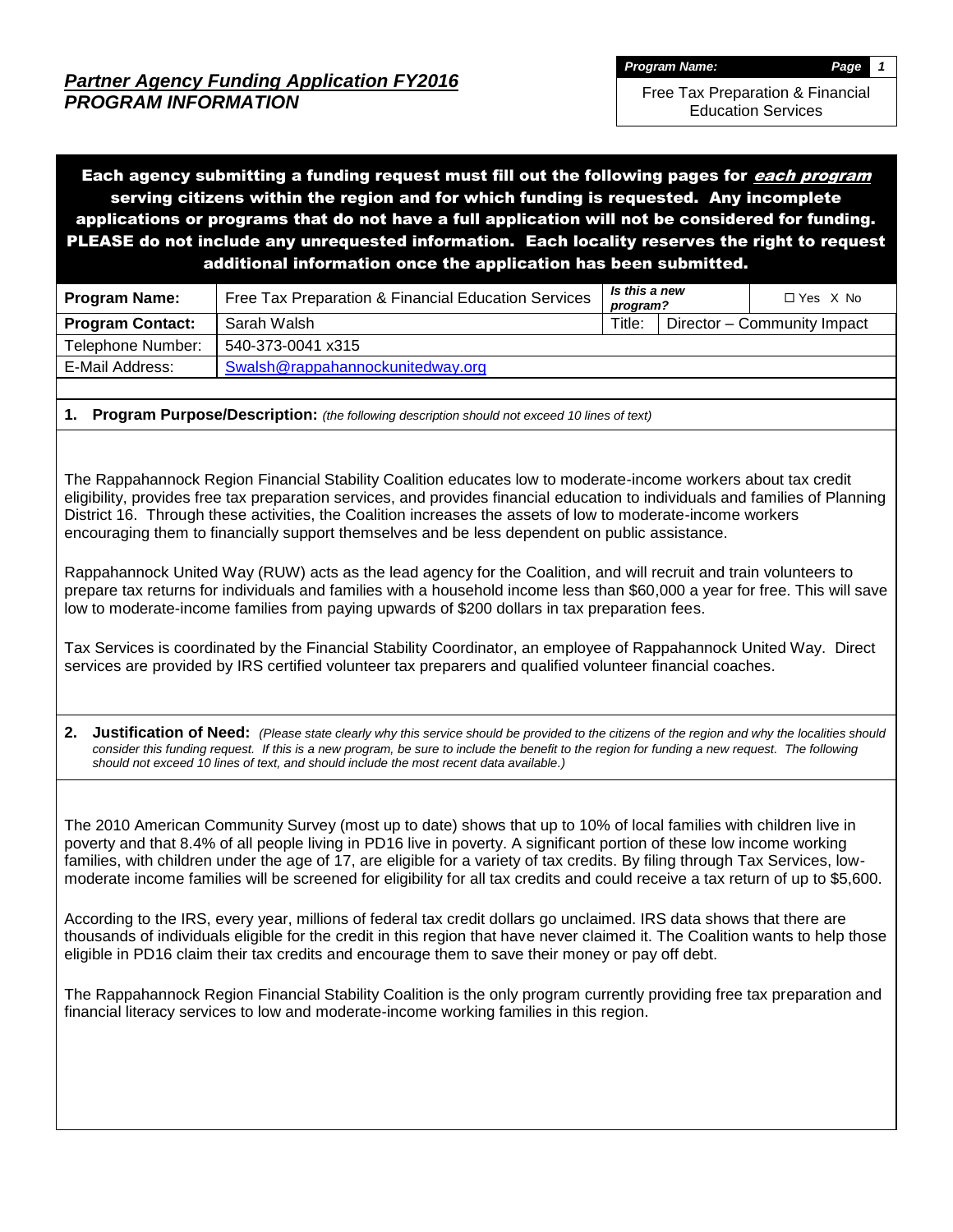**3. Program Collaboration:** *(The following should describe, in detail, examples of collaborative efforts and key partnerships between your program and other programs or agencies in the area, and should not exceed 10 lines of text.)*

In 2010 RUW formed the Rappahannock Region Financial Stability Coalition. RUW serves as the lead agency. The Coalition is comprised of representatives from local nonprofit organizations, social service agencies, banking institutions, local government, and faith-based groups.

*Nonprofit organizations* **–** Thurman Brisben Center, Stafford County, Head Starts, Rapp. Goodwill Industries, Quin Rivers Inc., disAbility Resource Center, MICAH, Central Virginia Housing Coalition, RACSB, Thrive, and Catholic Charities Refugee Services. *Social Service Agencies* **–** All five jurisdictions that make up PD16. *Public Libraries* – Central Downtown, England Run, Salem Church Road, and Porter branches host tax sites. *Government Organizations –* Virginia Employment Commission, Virginia Cooperative Extension, King George Parks and Recreation, Enroll Virginia – Affordable Care Act navigators. *Academic / Education Institutions* – University of Mary Washington and Germanna Community College. *Banking Institutions* **–** Wells Fargo, Virginia Credit Union, SunTrust, BB&T, Stellar One, Union First Market Bank, Virginia Saves, and PNC. *Low Income / Senior Neighborhoods* **–** Garrison Woods Apartment Complex, Bragg Hill Center, Dixon Park, Mayfield, Hazel Hill Neighborhoods, Madonna House, and Gardens of Stafford.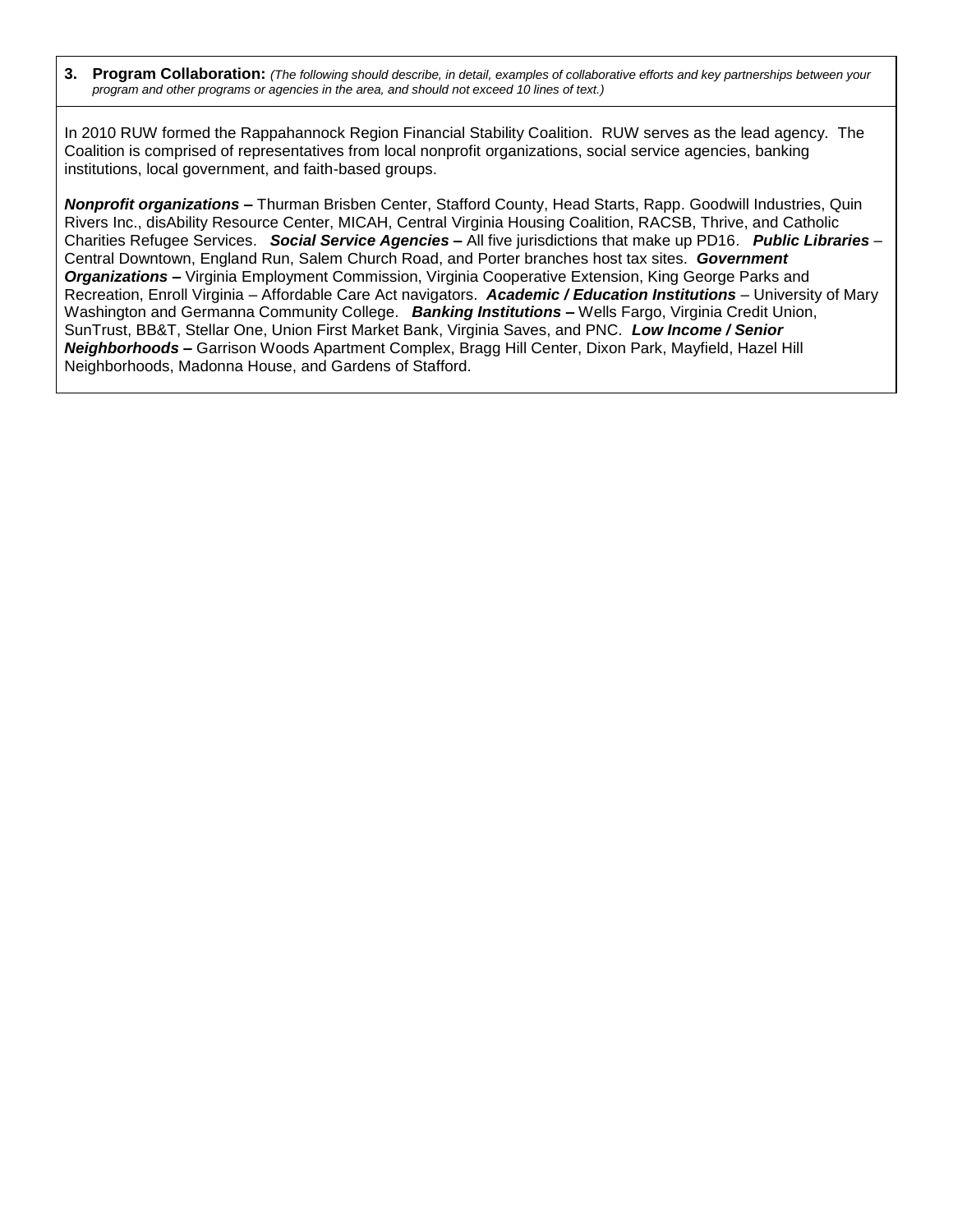*Program Name: Page 2*

Free Tax Preparation & Financial Education Services

**4. Program Audience and Service Delivery:** *(The following should describe the program's intended audience or client base and how those clients are served. This should include the location of the service and what geographic areas are served or targeted for service. If your program has specific entry or application criteria, please describe it below. Please do not exceed 10 lines of text.)*

The service area for free tax preparation and financial education services is throughout Planning District 16 with a particular focus on low income neighborhoods and employers. Tax Sites are located in each of the 5 localities. Tax sites are open 6 days a week, with day-time, evening and weekend hours.

Primary target audience is low to moderate income households – under \$60,000 annual income.

Secondary target audience is rural residents – those who live in the most rural areas of Caroline, King George and Spotsylvania counties with limited access to services and resources.

Tertiary target audience is those with barriers to access – individuals with disabilities, English as second language, refugee status, and senior citizens.

**5. Client Fees:** *(Please describe the fees clients must pay for the services provided in this program, and how those fees are determined.)*

There are no clients fees – all tax preparation and financial education services are provided completely free of charge – on average saving individuals \$200 in tax preparation fees.

**6.** Budget Information: (Please complete the following chart with the financial information for this program. In each area include the dollars *specifically allocated/requested for this program.)*

|                                         | FY2014 Actual | FY2015 Budgeted | FY2016 Projected |
|-----------------------------------------|---------------|-----------------|------------------|
| Caroline                                | 0             | 0               | 166              |
| Fredericksburg                          | 1000          | 1000            | 1000             |
| <b>King George</b>                      | 0             | 0               | $\mathbf 0$      |
| Spotsylvania                            | 1000          | 1000            | 1000             |
| <b>Stafford</b>                         | 912           | 912             | 912              |
| <b>United Way</b>                       | 10000         | 12000           | 15000            |
| <b>Grants</b>                           | 60886         | 40680           | 50000            |
| <b>Client Fees</b>                      | 0             | 0               | $\mathbf 0$      |
| <b>Fundraising (RUW)</b>                | 0             | 52320           | 39922            |
| Other                                   | 0             | 0               | $\mathbf 0$      |
| <b>Total Program Budget</b><br>for PD16 | 73,798        | 107,912         | 105,000          |

**Please indicate, in detail, reasons for increases or decreases in the amounts requested for FY2016. Include whether these changes come from increases in personnel, benefits, or operating expenses. If an increase is being requested, please describe the impact not receiving an increase would have on the program. In particular, please describe in detail if any increase is sought for new positions or personnel.**

RUW has submitted a request for level funding this program. The funding amount requested is under 1% of the total agency operating costs.

RUW has continued to receive funding support from the localities since 1998, over these years we have kept our funding request at the same amount without increase. We are requesting the same amount we received last year.

Although RUW continues to serve a greater number of local residents each year, we have not requested an increase in funds in line with this growth. RUW understands that the need in our community is great and the funds to address those needs are limited.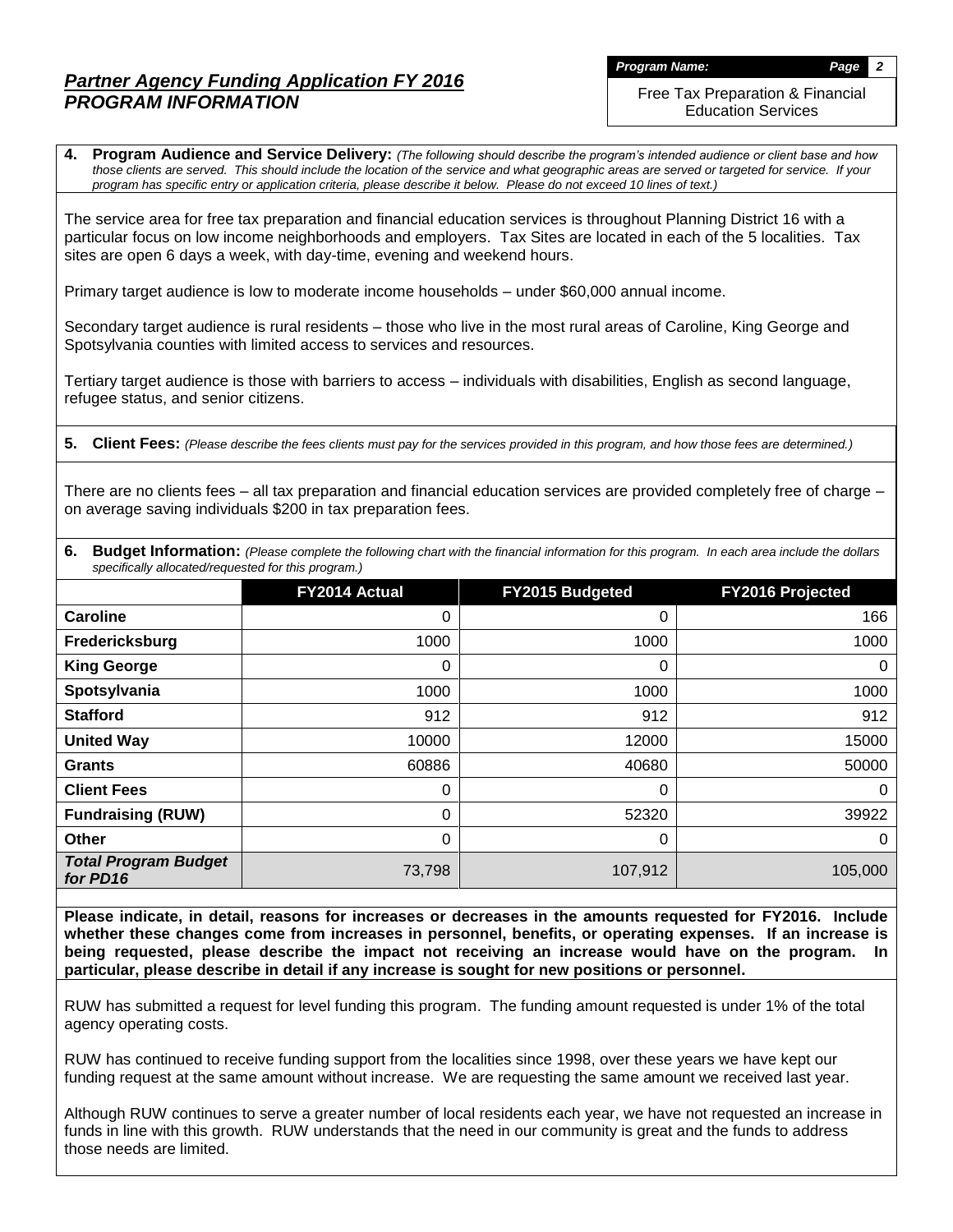*Program Name: Page 3*

Free Tax Preparation & Financial Education Services

| Program Goal 1:<br>RUW's free tax preparation and financial education services aim to increase the financial assets of low to moderate<br>income workers through free tax preparation assistance, claiming tax credits and building financial assets. This will<br>enhance their ability to independently support themselves and their families.<br><b>Objectives:</b><br>1a.<br>previous year.<br>1b.<br>Increase the overall dollar amount of tax refunds by 6% from the previous year's amount.<br>Program Goal 2:<br>Rappahannock United Way's free tax preparation and financial education services aims to engage low to moderate<br>income (less than \$60,000) households in positive financial practices. Financial coaching activities will improve their<br>financial self-sufficiency and independence.<br><b>Objectives:</b><br>Increase the number of tax site participants who participate in financial coaching.<br>2a.<br>Increase the number / percentage of individuals who save at least 10% their tax credit / refund or pay off debt.<br>2b. | Space has been provided for two goals, with two objectives per goal. If your agency is funded by the United Way, please include a copy of your<br>Logic Model for this program as a supplemental attachment. Individual descriptions should not exceed 5 lines of text.) |
|--------------------------------------------------------------------------------------------------------------------------------------------------------------------------------------------------------------------------------------------------------------------------------------------------------------------------------------------------------------------------------------------------------------------------------------------------------------------------------------------------------------------------------------------------------------------------------------------------------------------------------------------------------------------------------------------------------------------------------------------------------------------------------------------------------------------------------------------------------------------------------------------------------------------------------------------------------------------------------------------------------------------------------------------------------------------|--------------------------------------------------------------------------------------------------------------------------------------------------------------------------------------------------------------------------------------------------------------------------|
|                                                                                                                                                                                                                                                                                                                                                                                                                                                                                                                                                                                                                                                                                                                                                                                                                                                                                                                                                                                                                                                                    |                                                                                                                                                                                                                                                                          |
|                                                                                                                                                                                                                                                                                                                                                                                                                                                                                                                                                                                                                                                                                                                                                                                                                                                                                                                                                                                                                                                                    |                                                                                                                                                                                                                                                                          |
|                                                                                                                                                                                                                                                                                                                                                                                                                                                                                                                                                                                                                                                                                                                                                                                                                                                                                                                                                                                                                                                                    |                                                                                                                                                                                                                                                                          |
|                                                                                                                                                                                                                                                                                                                                                                                                                                                                                                                                                                                                                                                                                                                                                                                                                                                                                                                                                                                                                                                                    | Increase the number of participants receiving Earned Income Tax Credits and/or other tax credits by 6% from the                                                                                                                                                          |
|                                                                                                                                                                                                                                                                                                                                                                                                                                                                                                                                                                                                                                                                                                                                                                                                                                                                                                                                                                                                                                                                    |                                                                                                                                                                                                                                                                          |
|                                                                                                                                                                                                                                                                                                                                                                                                                                                                                                                                                                                                                                                                                                                                                                                                                                                                                                                                                                                                                                                                    |                                                                                                                                                                                                                                                                          |
|                                                                                                                                                                                                                                                                                                                                                                                                                                                                                                                                                                                                                                                                                                                                                                                                                                                                                                                                                                                                                                                                    |                                                                                                                                                                                                                                                                          |
|                                                                                                                                                                                                                                                                                                                                                                                                                                                                                                                                                                                                                                                                                                                                                                                                                                                                                                                                                                                                                                                                    |                                                                                                                                                                                                                                                                          |
|                                                                                                                                                                                                                                                                                                                                                                                                                                                                                                                                                                                                                                                                                                                                                                                                                                                                                                                                                                                                                                                                    |                                                                                                                                                                                                                                                                          |
|                                                                                                                                                                                                                                                                                                                                                                                                                                                                                                                                                                                                                                                                                                                                                                                                                                                                                                                                                                                                                                                                    |                                                                                                                                                                                                                                                                          |

**7. Goals, Objectives, & Evaluation:** *(Please provide the following information regarding the goals and objectives for your program.*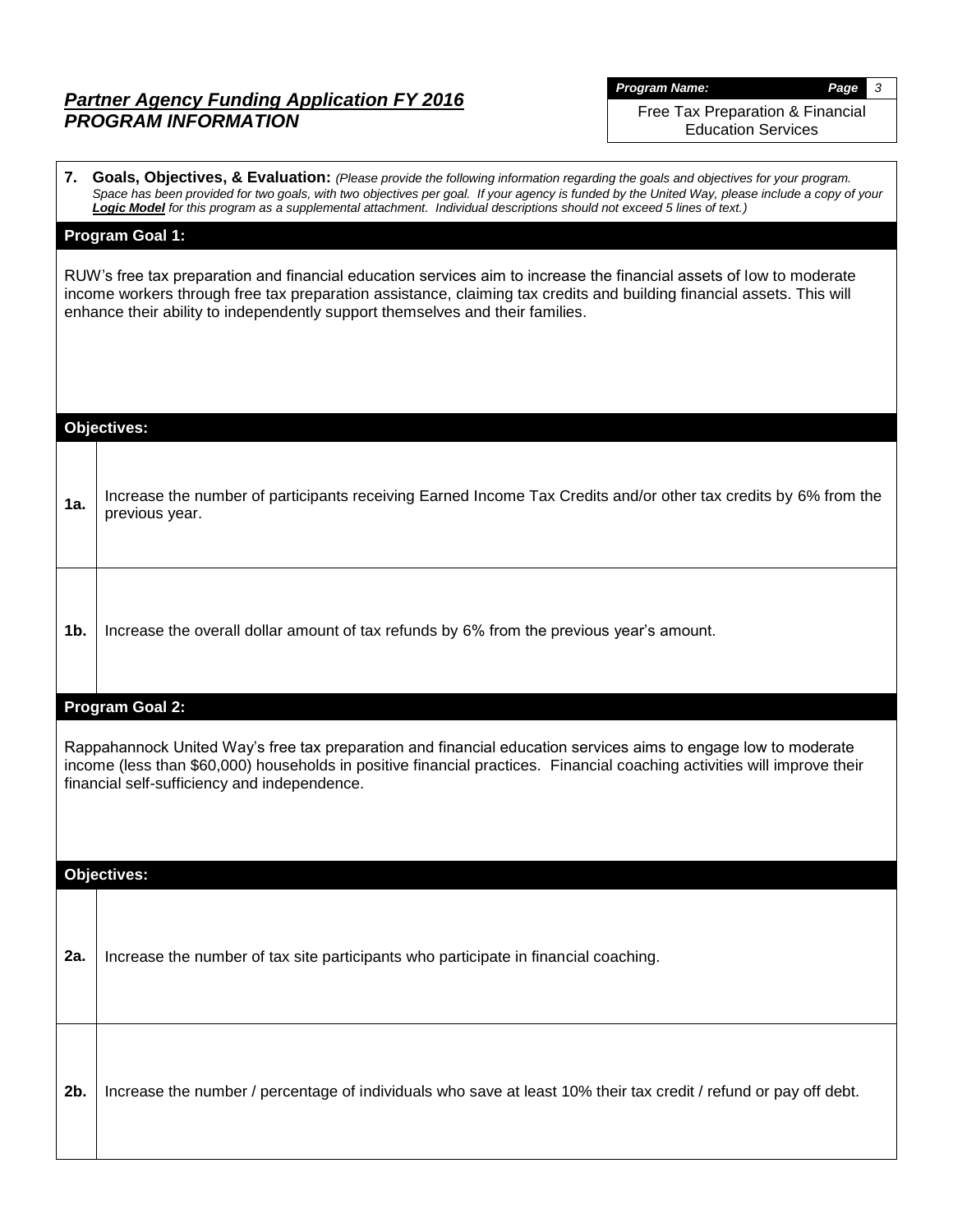**Evaluation Method:** *(Please describe the method used to measure the above goals/objectives. Please do not exceed 10 lines of text.)*

Tax Preparation Participants - RUW will utilize online software called Taxwise. The volunteer tax preparers will use Taxwise to prepare and file clients' taxes online. Taxwise creates weekly reports on the number of returns filed, the number of clients that were eligible for tax credits and the refund amounts.

Financial Coaching Participants – RUW will utilize Financial Work Plans with all coaching participants. The Work Plans will be administered by volunteer coaches during each session to assess the awareness levels of participants and create actions plans for building savings and paying down debt.

Evaluations and reports will be administered by tax site volunteers, compiled by Tax Site Coordinators and analyzed by the Financial Stability Manager and RUW's Community Impact team, on a weekly basis throughout tax season.

**8. Outcome Data:** *(Please give the most recent outcome data for the objectives above. Indicate below what time period the data covers.)*

*Data Collection Period:* July 1, 2013 – June 30, 2014

**Objective 1a.**

*1,327 households* received free tax preparation assistance - a *5% increase* over last year.

Taxpayers helped at the Tax Services free sites received *\$1.8 million* in refunds - *6% increase* over last year.

#### **Objective 1b.**

*425 households* were eligible for and received the Earned Income Tax Credit - a *16% increase* over last year. Taxpayers helped at the free tax sites received an average EITC refund of \$1,661.

*187 families* were eligible for the Child Tax Credit (CTC) and received more than *\$231,000 in CTC refunds*.

The EITC and CTC refunds taxpayers received were in addition to their federal and/or state refunds.

**Objective 2a.**

*270 individuals* participated in financial coaching – a *78% increase* over last year.

**Objective 2b.**

*63 individuals* saved *\$95,899* from tax refunds and credits (not previously tracked)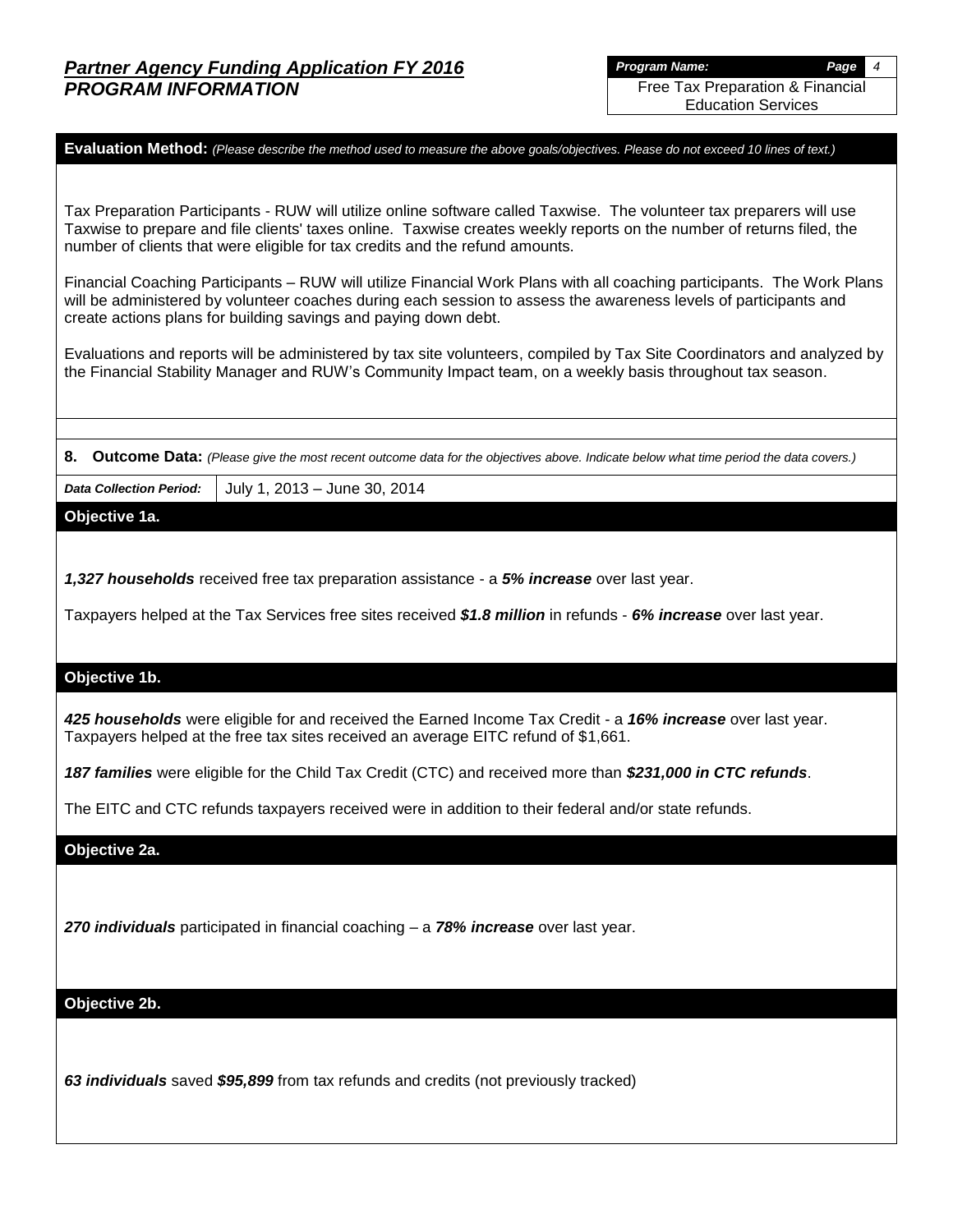Free Tax Preparation & Financial Education Services

**9. Program Goal Updates:** *(Please provide a brief description of the current status of your program goal(s), given your outcome data. For example, if reported data was well below the stated outcome measure, please indicate why you feel that is the case. Also, include how your outcome data will influence or modify the program for the upcoming fiscal year. These descriptions should not exceed 20 lines of text.)*

#### **Program Goal 1:**

The Rappahannock Region Financial Stability Coalition believes it was another successful year for assisting low-moderate income households to file their taxes. Not only were there more tax sites, with more volunteers providing free tax assistance and other financial services than in previous years, the number of individuals helped at the tax sites increased for the  $10<sup>m</sup>$ consecutive year.

| Tax<br>Year | <b>Total Tax</b><br><b>Returns</b> | <b>Increase</b><br>over last year | <b>Total EITC</b><br><b>Credits</b> | <b>Total</b><br><b>Refund</b> | <b>Savings From</b><br><b>Tax Prep Fees</b> |
|-------------|------------------------------------|-----------------------------------|-------------------------------------|-------------------------------|---------------------------------------------|
| 04/05       | 54                                 | 100%                              | 35                                  | $N/A^*$                       | \$10,800                                    |
| 05/06       | 108                                | 100%                              | 62                                  | \$214,575                     | \$21,600                                    |
| 06/07       | 127                                | 18%                               | 70                                  | \$220,462                     | \$25,400                                    |
| 07/08       | 182                                | 43%                               | 80                                  | \$199,506                     | \$31,200                                    |
| 08/09       | 426                                | 134%                              | 152                                 | \$422,935                     | \$80,800                                    |
| 09/10       | 618                                | 46%                               | 194                                 | \$759,353                     | \$123,600                                   |
| 10/11       | 902                                | 45%                               | 265                                 | \$1,181,482                   | \$170,000                                   |
| 11/12       | 1,066                              | 18%                               | 325                                 | \$1,584,230                   | \$207,600                                   |
| 12/13       | 1,261                              | 18%                               | 365                                 | \$1,704,625                   | \$215,000                                   |
| 13/14       | 1,327                              | 5%                                | 425                                 | \$1,834,797                   | \$265,400                                   |
| $14/15***$  | 1,400                              | 6%                                | 450                                 | \$1,900,000                   | \$280,000                                   |

 $***$  = projected goals for next year

The Coalition is busy planning for another year of growth and success.

### **Program Goal 2:**

This past year RUW offered consistent free financial coaching throughout the tax season for the first time. This proved to be more effective than the scheduled special events in previous years. In total Financial Coaches were able to provide free *financial coaching* services to *270 individuals a significant increase* over previous year outcomes:

- 27 individual Action Plans were created
- 126 financial referrals were made
- 12 bank account referrals
- 63 individuals invested more than \$95,000 into long term saving accounts
- 39% individuals plan to use refund to build savings or pay down debt

The Financial Stability Manager will continue to provided follow-up to all individuals who participate in financial coaching.

Based on the outstanding success of last tax season's successful coaching sessions, the Coalition plans to repeat this method of offering financial education coaching at the busiest sites based at RUW on Wednesdays and Saturdays, and some additional weekdays depending on volunteer coaches' availability.

Goals for next year project continued growth and success.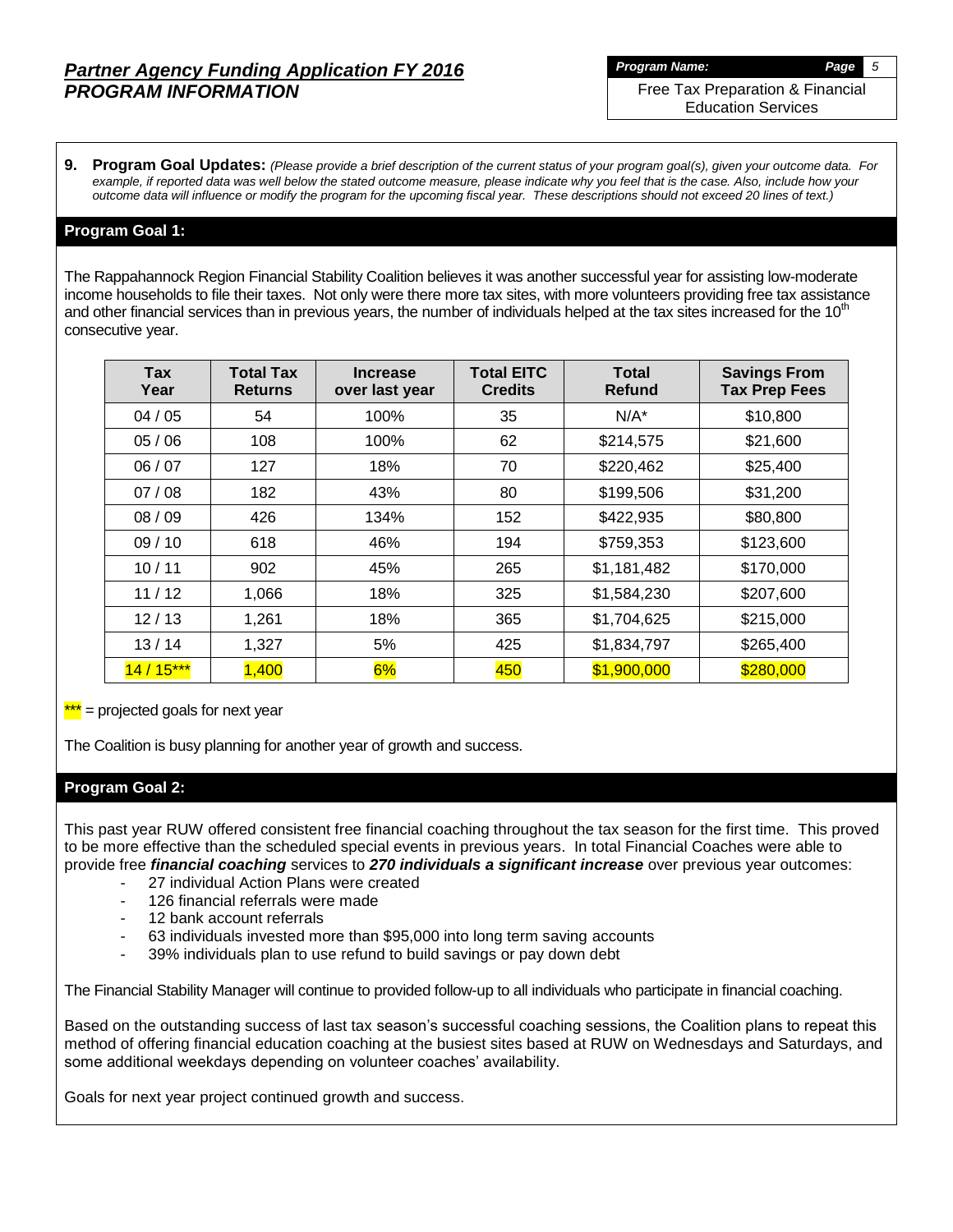Education Services

**10. Community Impact:** *(Please provide at least two examples of how your services have impacted members of our community. This description should not exceed 20 lines of text.)*

Mrs. X was a first time client for the FREE full service tax preparation services. Arriving at one of the Stafford locations, Mrs. X was greeted, screened as eligible and invited to receive help from an IRS certified volunteer tax preparer called Linda. Mrs. X spent some time talking through her financial situation with Linda and it became clear that she was a hard-working lady and was delighted to find out that she qualified for the Earned income Tax Credit.

Once the tax return was completed Linda was excited to inform Mrs. X that she would be receiving a total tax refund of over \$8,000. Mrs. X explained to Linda that she had not filed her tax return for the past 2 years but had bought all her paperwork just in case they could help her file the same day. Linda was happy to help Mrs. X file the returns for the past 2 years also. Almost 3 hours later Linda and Mrs. X had completed and filed the return for all 3 years. *The total amount of refunds (including EITC) was over \$24,000!* Mrs. X told Linda that this amount of money was going to change her life. Taking control of her financial situation was going to be a positive change that would last a lifetime.

John is a young professional who only graduated from college a couple of years ago. John works full time for a local organization, but due to high living costs and his modest income, still lives at home with his parents.

John received information from his employer through an RUW email blast and realized that his income was under the threshold for RUW free tax preparation services. John clicked on the link to the RUW website and discovered that there were three ways for him to file. As a young computer confident individual John thought he would have a go at preparing and filing his own tax return online through the MyFreeTaxes software available through RUW.

"In just under one hour I was all done with my return," said John, "it was really easy to follow the online prompts and I knew that if I got stuck help was just a phone call away." Although John was not eligible for any tax credits he did save himself the \$200 that it would have cost him to pay a professional tax preparation service as he had done in previous years. As an added bonus John had spent time looking around the RUW website and found financial resources that inspired him to start planning for his future by starting a pension plan.

**11. Collaborative Impact:** (Please describe how the community would be impacted if your agency were dissolved or merged with another partner agency. This description should not exceed 20 lines of text.)

Over the past ten years, RUW has acted as the lead agency of the Coalition. It is comprised of representatives from local nonprofit organizations, social service agencies, banking institutions, local government, and faith-based groups. The core strength of the Coalition is the collaborative spirit of its member organizations – we are extremely proud of the fact that this is a community program.

Although led by Rappahannock United Way the sum of its many parts is much bigger than any one of the member organizations. We believe that it is a best practice to be able to bring together many organizations with similar but individual missions – to work together towards one shared community goal. Each member brings different offerings – contacts, volunteers, physical space, funding, and outreach.

Each year RUW explores the option with Coalition members of another local organization serving as lead agency. Each year it is determined that RUW is best able to meet the needs of the program.

Should RUW dissolve as an organization there may be some aspects of the program that continued such as Coalition members providing free tax preparation services. However, as the fiscal agent, funding would have to be sought and secured by another entity.

In addition RUW is responsible for fundraising more than \$3 million each year to support local nonprofits in addition to its own programing, Should RUW dissolve this would leave a significant shortfall in funds with devastating impact for more than 30 local programs and services.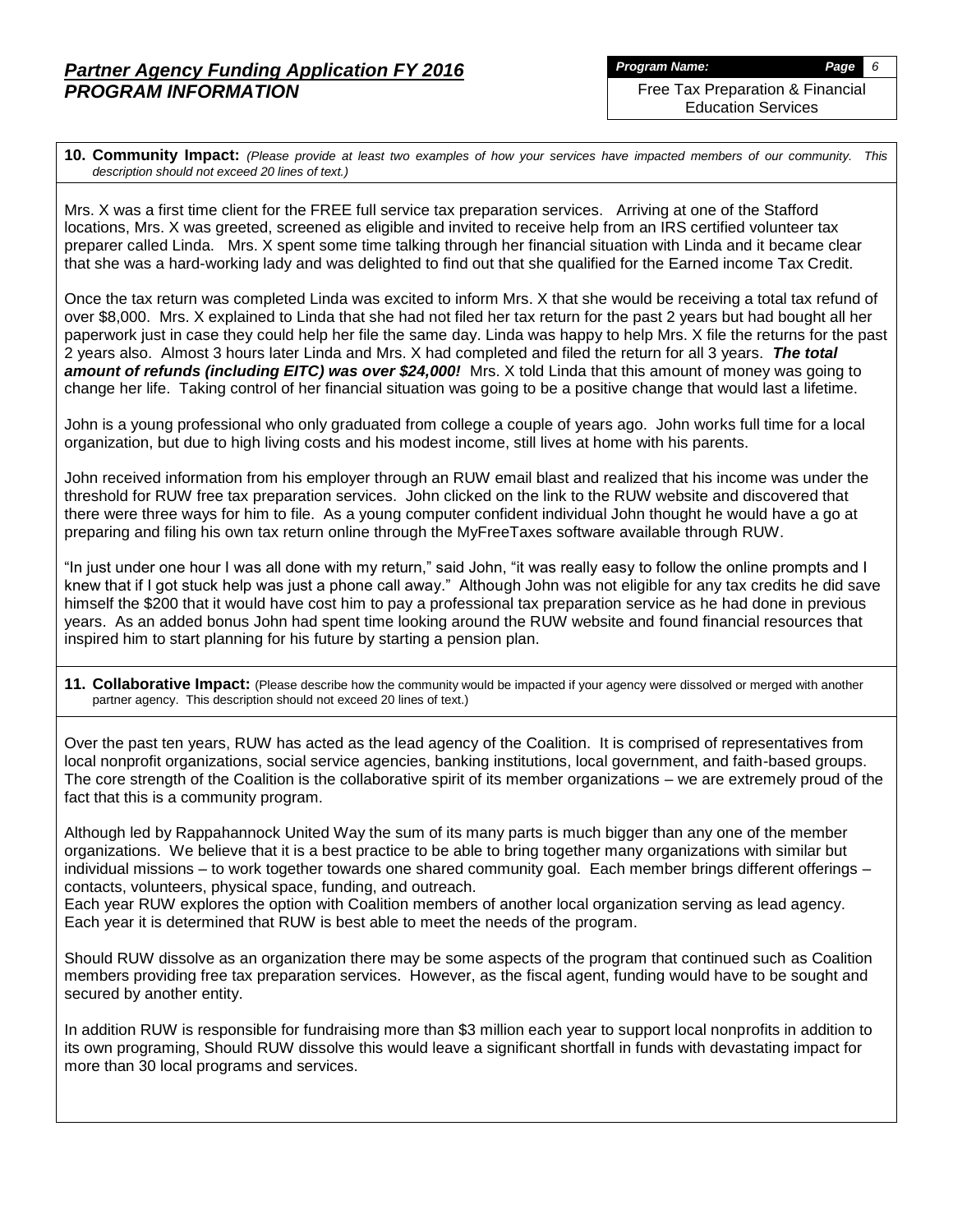# *Partner Agency Funding Application FY 2016 SERVICE DATA*

| <b>Program Service Data:</b>                                                                                                                                                                                                                                                                                                                                                                                                                                                      |               |                     |           |             |                   |               |           |        | <b>Service Period:</b>     |                         | 07/01/2013              | to                      | 06/30/2014           |
|-----------------------------------------------------------------------------------------------------------------------------------------------------------------------------------------------------------------------------------------------------------------------------------------------------------------------------------------------------------------------------------------------------------------------------------------------------------------------------------|---------------|---------------------|-----------|-------------|-------------------|---------------|-----------|--------|----------------------------|-------------------------|-------------------------|-------------------------|----------------------|
|                                                                                                                                                                                                                                                                                                                                                                                                                                                                                   |               | <b>Total Served</b> |           |             | Gender            |               | Race      |        |                            |                         |                         |                         |                      |
| <b>Locality Served</b>                                                                                                                                                                                                                                                                                                                                                                                                                                                            | <b>FY2014</b> |                     | FY2016*   | <b>Male</b> |                   | <b>Female</b> | Caucasian |        | <b>African</b><br>American | Asian                   | <b>Hispanic</b>         | American<br>Indian      | Other / Not<br>Given |
| Fredericksburg                                                                                                                                                                                                                                                                                                                                                                                                                                                                    |               | 318                 | 300       |             |                   |               |           |        |                            |                         |                         |                         |                      |
| <b>Caroline</b>                                                                                                                                                                                                                                                                                                                                                                                                                                                                   |               | 80                  | 100       |             |                   |               |           |        |                            |                         |                         |                         |                      |
| <b>King George</b>                                                                                                                                                                                                                                                                                                                                                                                                                                                                |               | 93                  | 75        |             |                   |               |           |        |                            |                         |                         |                         |                      |
| Spotsylvania                                                                                                                                                                                                                                                                                                                                                                                                                                                                      |               | 385                 | 300       |             |                   |               |           |        |                            |                         |                         |                         |                      |
| <b>Stafford</b>                                                                                                                                                                                                                                                                                                                                                                                                                                                                   |               | 438                 | 350       |             |                   |               |           |        |                            |                         |                         |                         |                      |
| <b>Other / Not Given</b>                                                                                                                                                                                                                                                                                                                                                                                                                                                          |               | 13                  | 275       |             | Not Given 1,015   |               |           |        |                            |                         |                         |                         |                      |
| <b>Total</b>                                                                                                                                                                                                                                                                                                                                                                                                                                                                      |               | 1327                | 1400      |             | 129               | 183           |           | 158    | 131                        | 9                       | 70                      | 3                       | 956                  |
| *Please include the projected number to be served in each locality for the upcoming fiscal year.                                                                                                                                                                                                                                                                                                                                                                                  |               |                     |           |             |                   |               |           |        |                            |                         |                         |                         |                      |
|                                                                                                                                                                                                                                                                                                                                                                                                                                                                                   |               |                     |           |             | <b>Age Groups</b> |               |           |        | <b>Income Levels</b>       |                         |                         |                         |                      |
| <b>Locality Served</b>                                                                                                                                                                                                                                                                                                                                                                                                                                                            | $0 - 4$       | $5 - 10$            | $11 - 13$ | $14 - 18$   | 19-25             | 26-40         | 41-60     | $60 +$ | <b>Under</b><br>\$10,000   | $$10,000 -$<br>\$19,000 | $$20,000 -$<br>\$39,000 | $$40,000 -$<br>\$59,000 | Over<br>\$60,000     |
| Fredericksburg                                                                                                                                                                                                                                                                                                                                                                                                                                                                    |               |                     |           |             |                   |               |           |        |                            |                         |                         |                         |                      |
| <b>Caroline</b>                                                                                                                                                                                                                                                                                                                                                                                                                                                                   |               |                     |           |             |                   |               |           |        |                            |                         |                         |                         |                      |
| <b>King George</b>                                                                                                                                                                                                                                                                                                                                                                                                                                                                |               |                     |           |             |                   |               |           |        |                            |                         |                         |                         |                      |
| Spotsylvania                                                                                                                                                                                                                                                                                                                                                                                                                                                                      |               |                     |           |             |                   |               |           |        |                            |                         |                         |                         |                      |
| <b>Stafford</b>                                                                                                                                                                                                                                                                                                                                                                                                                                                                   |               |                     |           |             |                   |               |           |        |                            |                         |                         |                         |                      |
| Other                                                                                                                                                                                                                                                                                                                                                                                                                                                                             |               |                     |           |             |                   |               |           |        |                            |                         |                         |                         |                      |
| <b>Total</b>                                                                                                                                                                                                                                                                                                                                                                                                                                                                      | $\Omega$      | 0                   | 0         | 6           | 139               | 236           | 402       | 258    | 306                        | 256                     | 382                     | 134                     | 14                   |
| Please describe below your data collection methodology and tracking measures. Indicate systems or processes that are used and responsible<br>parties. Please also describe how your projections are determined for the upcoming year. If any of the above information is not available, please<br>indicate why:<br>RUW program volunteers collect and input demographic data for all tax program clients in to the TaxWise online filing system. The IRS certifies all volunteers |               |                     |           |             |                   |               |           |        |                            |                         |                         |                         |                      |
| and the tax sites for the RUW program – this means very strict IRS guidelines must be followed to maintain certification. IRS guidelines do not allow programs<br>to share or report any tax client information even in an aggregate format unless the tax client signs a release form.                                                                                                                                                                                           |               |                     |           |             |                   |               |           |        |                            |                         |                         |                         |                      |

*Program Name: Page 7* Free Tax Preparation & Financial Education Services

Approximately 60% of tax clients do sign a release form, however questions regarding gender, ethnicity and race provide an option of 'not given' which results in low data results for those categories.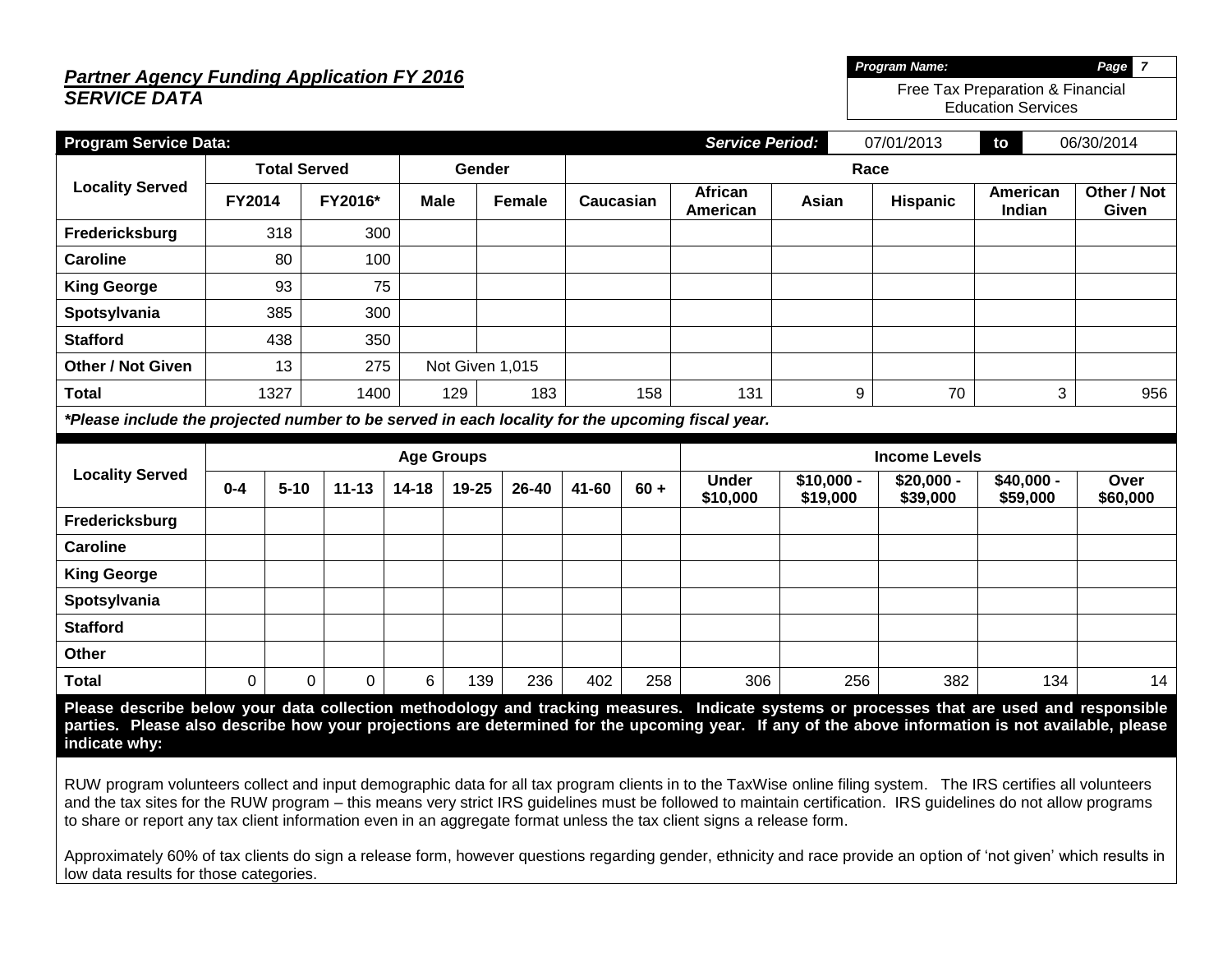The IRS software does not allow local tax programs to pull information on the demographics we are serving according to each locality.

The Program Manager is able to pull reports from TaxWise for all tax clients signing a release form as reflected in the data presented above.

All projections are based on prior year increases over the past 10 years. An average increase of approximately 5% has been made in recent years so we believe it to be a realistic projection moving forward.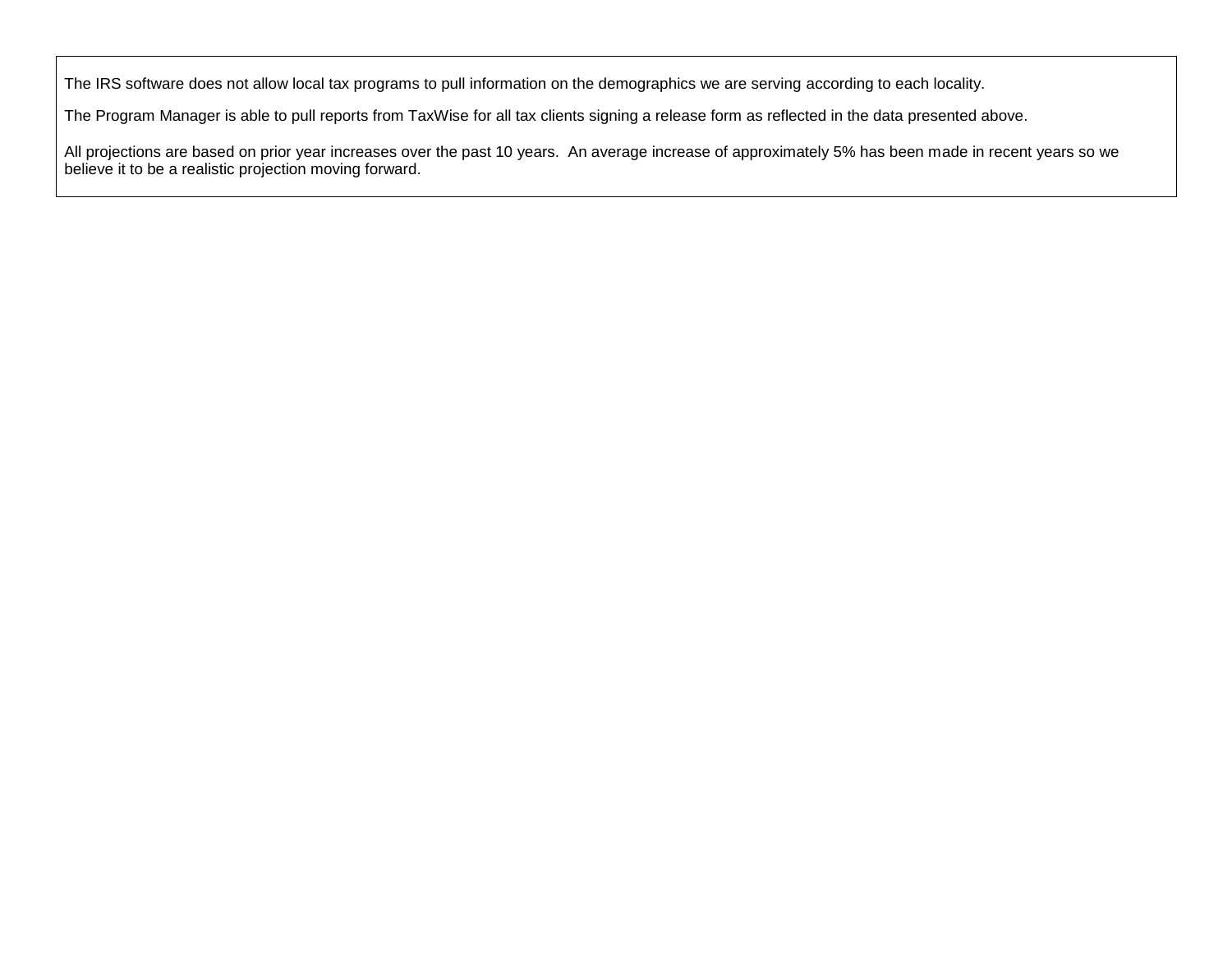Each agency submitting a funding request must fill out the following pages for *each program* serving citizens within the region and for which funding is requested. Any incomplete applications or programs that do not have a full application will not be considered for funding. PLEASE do not include any unrequested information. Each locality reserves the right to request additional information once the application has been submitted.

| <b>Program Name:</b>    | <b>Volunteer Services</b>         | Is this a new<br>program? |                       | $\Box$ Yes $X$ No |
|-------------------------|-----------------------------------|---------------------------|-----------------------|-------------------|
| <b>Program Contact:</b> | Terri Center                      | Title:                    | Volunteer Coordinator |                   |
| Telephone Number:       | 540-373-0041 x314                 |                           |                       |                   |
| E-Mail Address:         | tcenter@rappahannockunitedway.org |                           |                       |                   |

**1. Program Purpose/Description:** *(the following description should not exceed 10 lines of text)*

To promote volunteer engagement as a means of fostering increased citizen involvement in the community. Volunteer Services works to engage local businesses, churches, schools, civic organizations, families and individuals to volunteer with local nonprofit agencies to enhance or maintain needed human services in our area.

Creatively using a web-based volunteer matching database and organizing special events and projects, Rappahannock United Way's (RUW) Volunteer Services Program acts as an advocate for volunteer engagement by:

- Educating and building the capacity of local nonprofits in best practices for engaging volunteers.

- Mobilizing volunteers to identify and address community issues to improve lives in our community.

- Encouraging volunteer engagement by matching interested volunteers with agencies in need of assistance.

**2. Justification of Need:** *(Please state clearly why this service should be provided to the citizens of the region and why the localities should consider this funding request. If this is a new program, be sure to include the benefit to the region for funding a new request. The following should not exceed 10 lines of text, and should include the most recent data available.)*

Volunteering is a key way for citizens of our region to develop leadership and employment skills, forge community bonds, and contribute to the health and welfare of their community. In exchange, the community benefits from a skilled and talented volunteer pool, quantifiable social impact, a direct cost savings for nonprofits and a heightened awareness of community needs. Volunteers are a vital resource for the effective operation of nonprofit organizations serving this region. Almost all local nonprofits rely heavily on the support of both episodic and long term volunteers to provide valuable services to our community.

Through a variety of outreach efforts and trainings last year, RUW mobilized more than *1,309 volunteers*, contributing more than 7*,400 hours* of volunteer time, at a total value of roughly *\$165,000 worth of time invested into our local community*. This investment of time and volunteer talent saves the tax payers of our region money while making the region a better place to live and do business.

**3. Program Collaboration:** *(The following should describe, in detail, examples of collaborative efforts and key partnerships between your program and other programs or agencies in the area, and should not exceed 10 lines of text.)*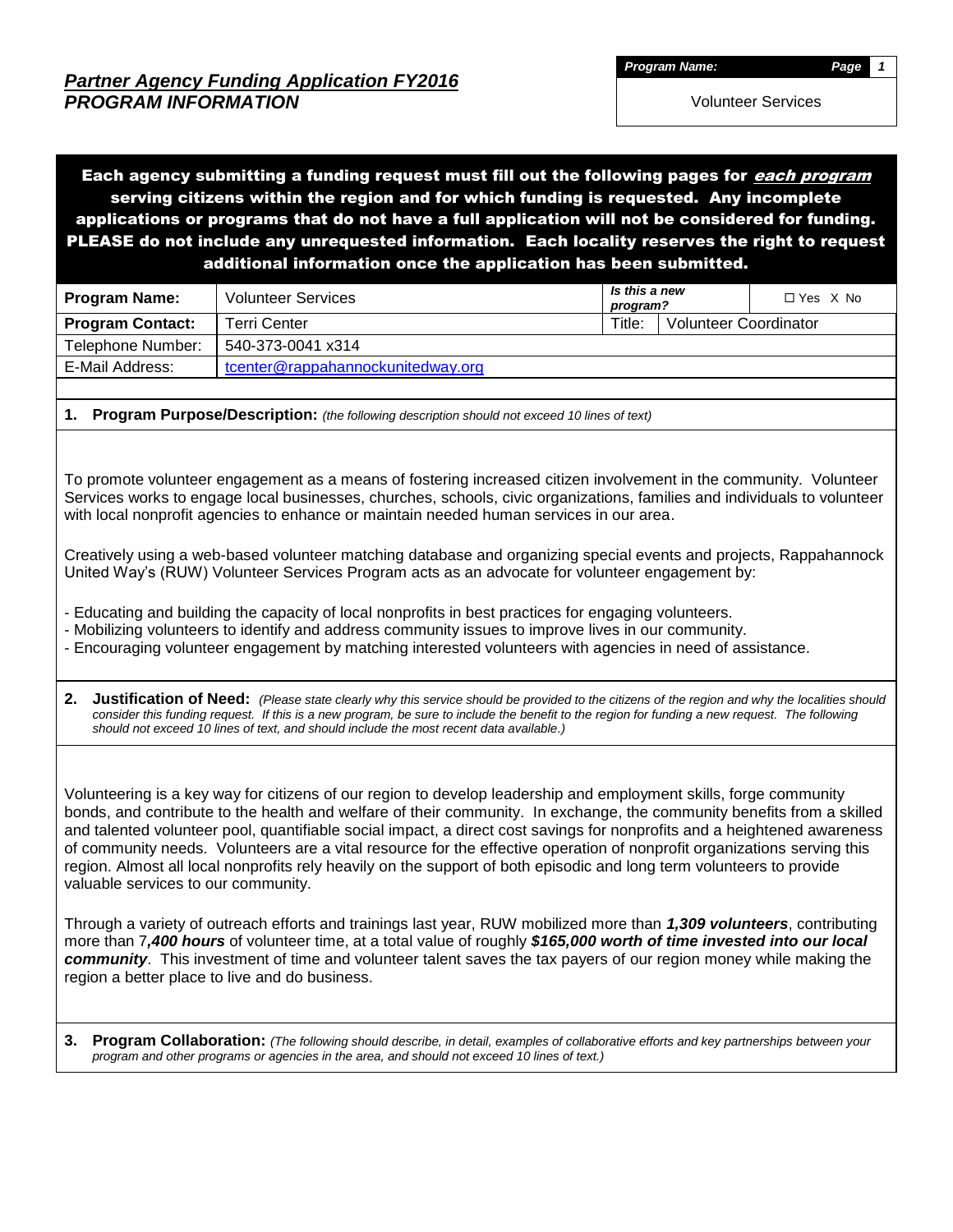The Rappahannock United Way volunteer website works with local nonprofit organizations to promote a wide variety of volunteer opportunities and events to individuals, groups and businesses interested in volunteer engagement in our community.

There are currently more than 120 local nonprofit organizations actively using the volunteer website to promote hundreds of volunteer events and opportunities.

Without this central online hub of volunteer listings individuals would have to search an overwhelming number of individual websites for local nonprofits. By utilizing one central hub smaller, lesser known nonprofits can showcase their work and engage new supporters and volunteers.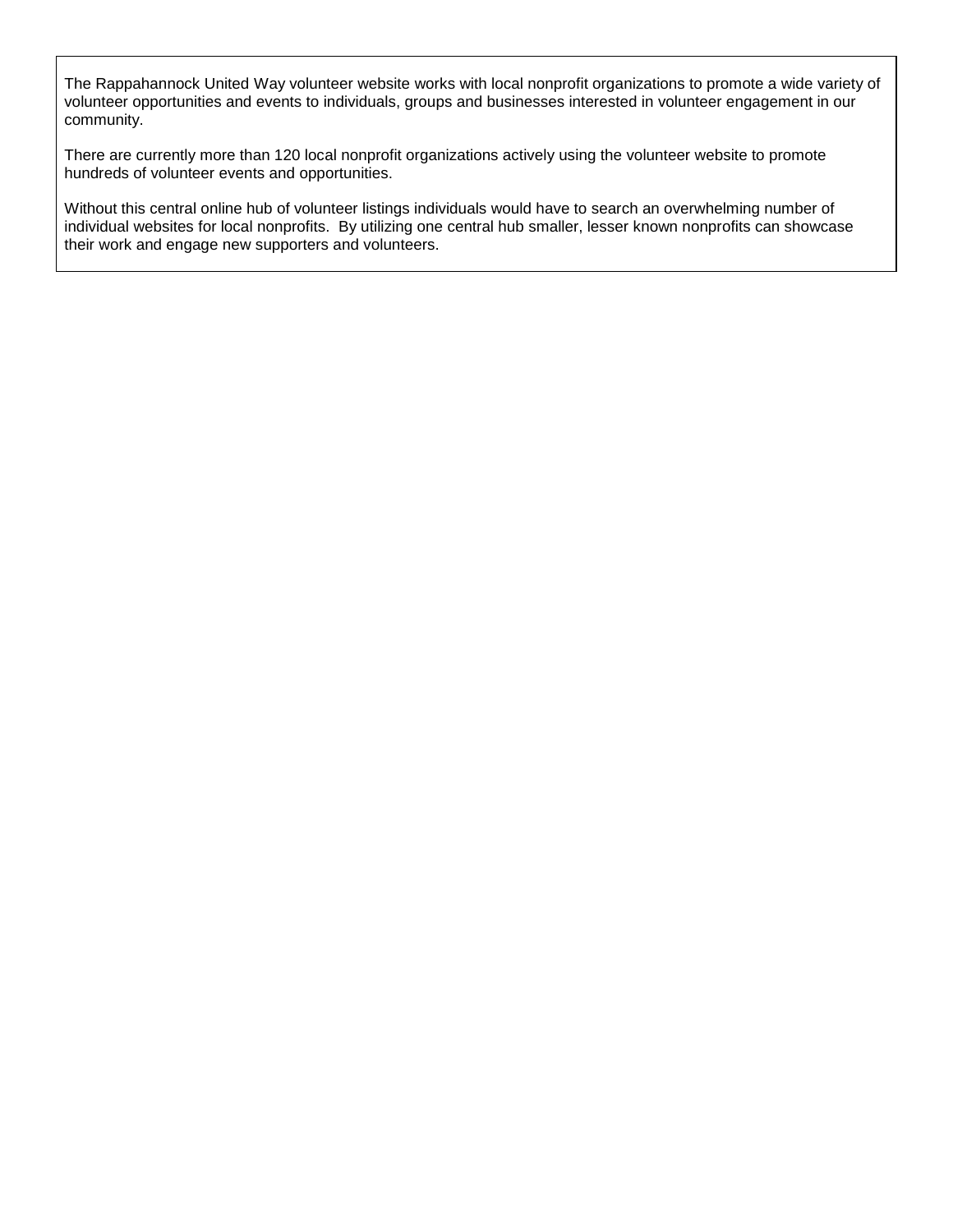*Program Name: Page 2*

Volunteer Services

**4. Program Audience and Service Delivery:** *(The following should describe the program's intended audience or client base and how those clients are served. This should include the location of the service and what geographic areas are served or targeted for service. If your program has specific entry or application criteria, please describe it below. Please do not exceed 10 lines of text.)*

The service area for volunteer services is throughout Planning District 16 with volunteer events and opportunities available in each of the 5 localities. The volunteer center is open 5 days a week from 8:00am through 4:30pm.

The volunteer website is available 24 hours 7 days a week.

The target audience is the community as a whole – all ages and all abilities:

- all those able and willing to volunteer in Planning District 16 - all nonprofit organizations in Planning District 16

**5. Client Fees:** *(Please describe the fees clients must pay for the services provided in this program, and how those fees are determined.)*

There are no fees charged to use any part of Volunteer Services to nonprofits or volunteers.

**6.** Budget Information: (Please complete the following chart with the financial information for this program. In each area include the dollars *specifically allocated/requested for this program.)*

|                                         | FY2014 Actual | FY2015 Budgeted | FY2016 Projected |
|-----------------------------------------|---------------|-----------------|------------------|
| Caroline                                | 0             | 0               | 166              |
| Fredericksburg                          | 1000          | 1000            | 1000             |
| <b>King George</b>                      | 560           | 560             | 560              |
| Spotsylvania                            | 1000          | 1000            | 1000             |
| <b>Stafford</b>                         | 912           | 912             | 912              |
| <b>United Way</b>                       | 0             | 0               | 0                |
| Grants                                  | 0             | 8,117           | 8,117            |
| <b>Client Fees</b>                      | 0             | 0               | 0                |
| <b>Fundraising (RUW)</b>                | 49,804        | 11,589          | 11,589           |
| <b>Other</b>                            | 0             | 0               | 0                |
| <b>Total Program Budget</b><br>for PD16 | 53,276        | 53,276          | 53,276           |

**Please indicate, in detail, reasons for increases or decreases in the amounts requested for FY2016. Include whether these changes come from increases in personnel, benefits, or operating expenses. If an increase is being requested, please describe the impact not receiving an increase would have on the program. In particular, please describe in detail if any increase is sought for new positions or personnel.**

RUW has submitted a request for level funding this program. The funding amount requested is under 1% of the total agency operating costs.

RUW has continued to receive funding support from the localities since 1998, over these years we have kept our funding request at the same amount without increase. We are requesting the same amount we received last year.

Although RUW continues to serve a greater number of local residents each year, we have not requested an increase in funds in line with this growth. RUW understands that the need in our community is great and the funds to address those needs are limited.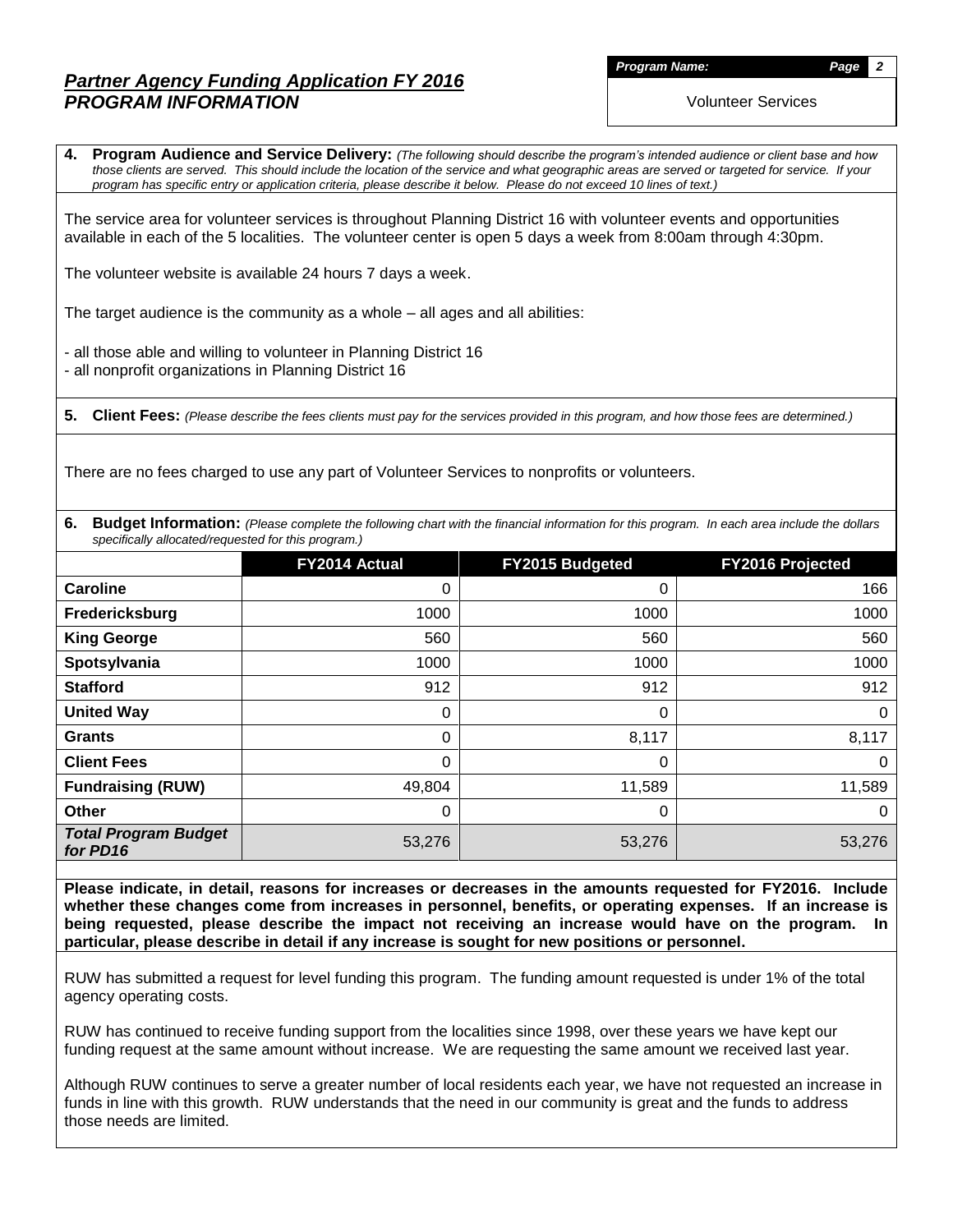*Program Name: Page 3*

Volunteer Services

|                | 7. Goals, Objectives, & Evaluation: (Please provide the following information regarding the goals and objectives for your program.<br>Space has been provided for two goals, with two objectives per goal. If your agency is funded by the United Way, please include a copy of your<br>Logic Model for this program as a supplemental attachment. Individual descriptions should not exceed 5 lines of text.) |  |  |  |  |  |  |
|----------------|----------------------------------------------------------------------------------------------------------------------------------------------------------------------------------------------------------------------------------------------------------------------------------------------------------------------------------------------------------------------------------------------------------------|--|--|--|--|--|--|
|                | <b>Program Goal 1:</b>                                                                                                                                                                                                                                                                                                                                                                                         |  |  |  |  |  |  |
|                | The community will be engaged and feel better connected with meeting community needs.                                                                                                                                                                                                                                                                                                                          |  |  |  |  |  |  |
|                |                                                                                                                                                                                                                                                                                                                                                                                                                |  |  |  |  |  |  |
|                |                                                                                                                                                                                                                                                                                                                                                                                                                |  |  |  |  |  |  |
|                |                                                                                                                                                                                                                                                                                                                                                                                                                |  |  |  |  |  |  |
|                |                                                                                                                                                                                                                                                                                                                                                                                                                |  |  |  |  |  |  |
|                | <b>Objectives:</b>                                                                                                                                                                                                                                                                                                                                                                                             |  |  |  |  |  |  |
|                |                                                                                                                                                                                                                                                                                                                                                                                                                |  |  |  |  |  |  |
| 1a.            | To recruit and match volunteers of diverse ages, skills, abilities and backgrounds with volunteer events, projects<br>and opportunities with local nonprofit organizations.                                                                                                                                                                                                                                    |  |  |  |  |  |  |
|                | Goal: 1,500 - 10% increase in volunteers over the previous year.                                                                                                                                                                                                                                                                                                                                               |  |  |  |  |  |  |
|                |                                                                                                                                                                                                                                                                                                                                                                                                                |  |  |  |  |  |  |
|                |                                                                                                                                                                                                                                                                                                                                                                                                                |  |  |  |  |  |  |
| 1 <sub>b</sub> | To ensure volunteers have a positive and rewarding experience when engaged in volunteering.                                                                                                                                                                                                                                                                                                                    |  |  |  |  |  |  |
|                | 95% of volunteers report a positive experience when engaged in volunteering.                                                                                                                                                                                                                                                                                                                                   |  |  |  |  |  |  |
|                |                                                                                                                                                                                                                                                                                                                                                                                                                |  |  |  |  |  |  |
|                | Program Goal 2:                                                                                                                                                                                                                                                                                                                                                                                                |  |  |  |  |  |  |
|                | Area nonprofit agencies will be better able to provide more opportunities to engage volunteers in to improve services to<br>those in need, resulting in a better community.                                                                                                                                                                                                                                    |  |  |  |  |  |  |
|                |                                                                                                                                                                                                                                                                                                                                                                                                                |  |  |  |  |  |  |
|                |                                                                                                                                                                                                                                                                                                                                                                                                                |  |  |  |  |  |  |
|                |                                                                                                                                                                                                                                                                                                                                                                                                                |  |  |  |  |  |  |
|                | <b>Objectives:</b>                                                                                                                                                                                                                                                                                                                                                                                             |  |  |  |  |  |  |
|                | Nonprofit agency staff (including public schools and faith-based organizations) will acquire the skills necessary to<br>recruit, engage, and retain volunteers.                                                                                                                                                                                                                                                |  |  |  |  |  |  |
| 2a.            | To provide 2 volunteer training and networking opportunities.                                                                                                                                                                                                                                                                                                                                                  |  |  |  |  |  |  |
|                | 90% satisfaction rate for volunteer trainings and meetings.<br>Individualized assistance to smaller organizations and/or staff who are new to their roles.                                                                                                                                                                                                                                                     |  |  |  |  |  |  |
|                |                                                                                                                                                                                                                                                                                                                                                                                                                |  |  |  |  |  |  |
| 2b.            | Nonprofit agencies, local schools and faith based organizations will utilize the Volunteer Website to better recruit<br>and manage volunteers.                                                                                                                                                                                                                                                                 |  |  |  |  |  |  |
|                | 5% increase in the number of registered active agencies on Volunteer Website.                                                                                                                                                                                                                                                                                                                                  |  |  |  |  |  |  |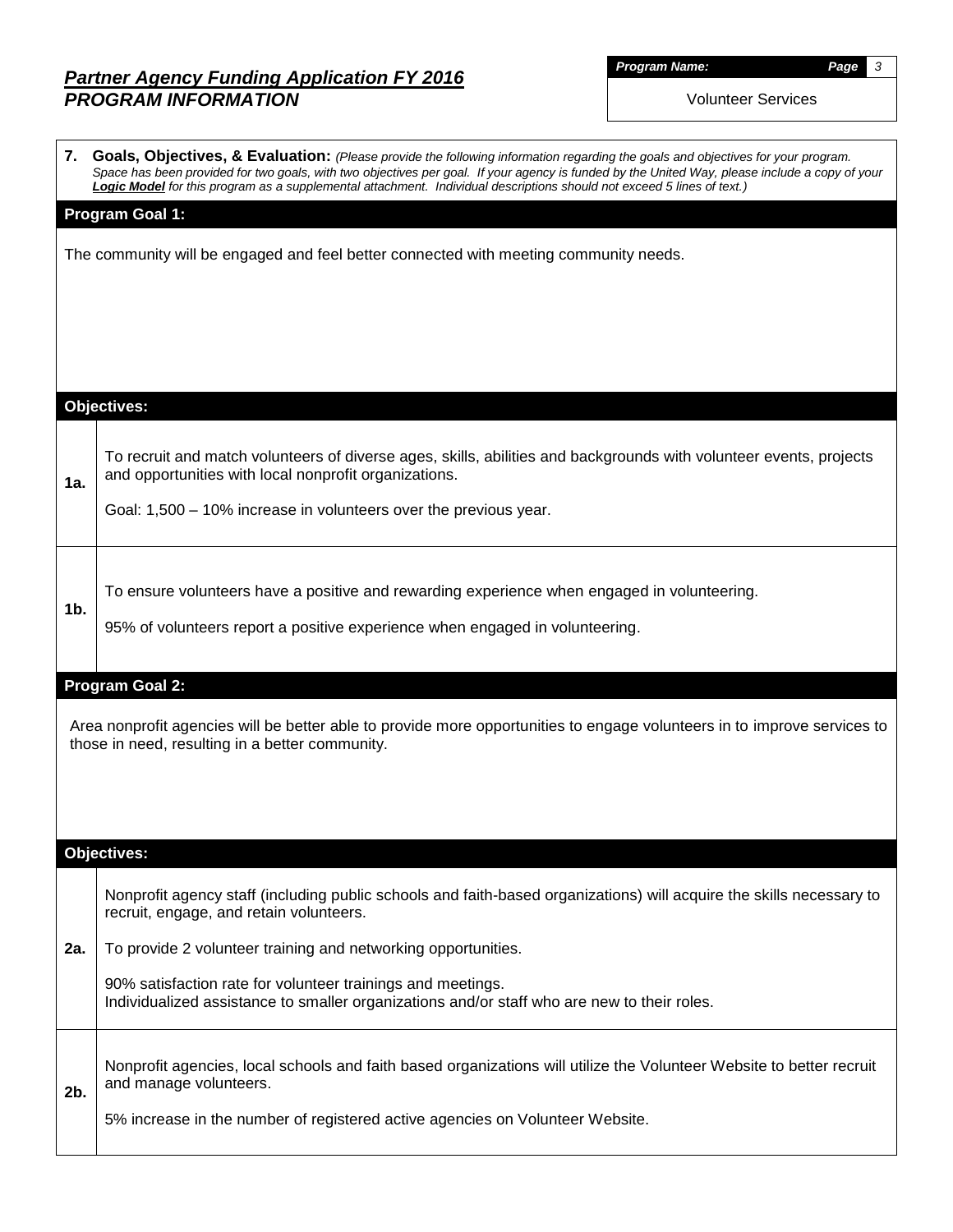*Program Name: Page 4*

Volunteer Services

| Evaluation Method: (Please describe the method used to measure the above goals/objectives. Please do not exceed 10 lines of text.)                                                                                                                                                                                                                                                                                   |
|----------------------------------------------------------------------------------------------------------------------------------------------------------------------------------------------------------------------------------------------------------------------------------------------------------------------------------------------------------------------------------------------------------------------|
| Evaluation will be performed by the Volunteer Coordinator who will initiate and analyze data gathered from agency and<br>volunteer surveys, and the (Get Connected) RUW volunteer website, www.RUWVolunteer.org                                                                                                                                                                                                      |
| Evaluations will be completed following each major volunteer event for episodic/one time volunteers and at quarterly<br>intervals throughout the year for volunteers involved in long term volunteer commitments.                                                                                                                                                                                                    |
|                                                                                                                                                                                                                                                                                                                                                                                                                      |
| Outcome Data: (Please give the most recent outcome data for the objectives above. Indicate below what time period the data covers.)<br>8.                                                                                                                                                                                                                                                                            |
| <b>Data Collection Period:</b><br>July 1, 2013 - June 30, 2014                                                                                                                                                                                                                                                                                                                                                       |
| Objective 1a.                                                                                                                                                                                                                                                                                                                                                                                                        |
| To increase the number / percentage of volunteers recruited and matched with episodic or one time volunteer events<br>with local nonprofit organizations.                                                                                                                                                                                                                                                            |
| Through a variety of outreach efforts and trainings last year, RUW mobilized more than 1,309 volunteers, contributing<br>more than 7,400 hours of volunteer time, at a total value of roughly \$165,000 worth of time invested into our local<br>community. This investment of time and volunteer talent saves the tax payers of our region money while making the<br>region a better place to live and do business. |
| Objective 1b.                                                                                                                                                                                                                                                                                                                                                                                                        |
| To increase the percentage of volunteers reporting a positive engagement experience and desire to continue<br>volunteering.                                                                                                                                                                                                                                                                                          |
| 96% of volunteers to report a positive experience when engaged in volunteering.                                                                                                                                                                                                                                                                                                                                      |
| Objective 2a.                                                                                                                                                                                                                                                                                                                                                                                                        |
| To increase the number / percentage of nonprofit agency staff and volunteers who acquire volunteer skills by<br>successfully attend volunteer training and networking meetings.                                                                                                                                                                                                                                      |
| 16 volunteer training events were held with 155 participants                                                                                                                                                                                                                                                                                                                                                         |
| Objective 2b.                                                                                                                                                                                                                                                                                                                                                                                                        |
| To increase the number / percentage of nonprofit agencies that reports an improvement of service delivery to those in<br>need through the effective utilization of volunteers.                                                                                                                                                                                                                                       |
| 100% of agencies reported an improvement in agency/program operations due to utilization of Volunteer Services.                                                                                                                                                                                                                                                                                                      |
|                                                                                                                                                                                                                                                                                                                                                                                                                      |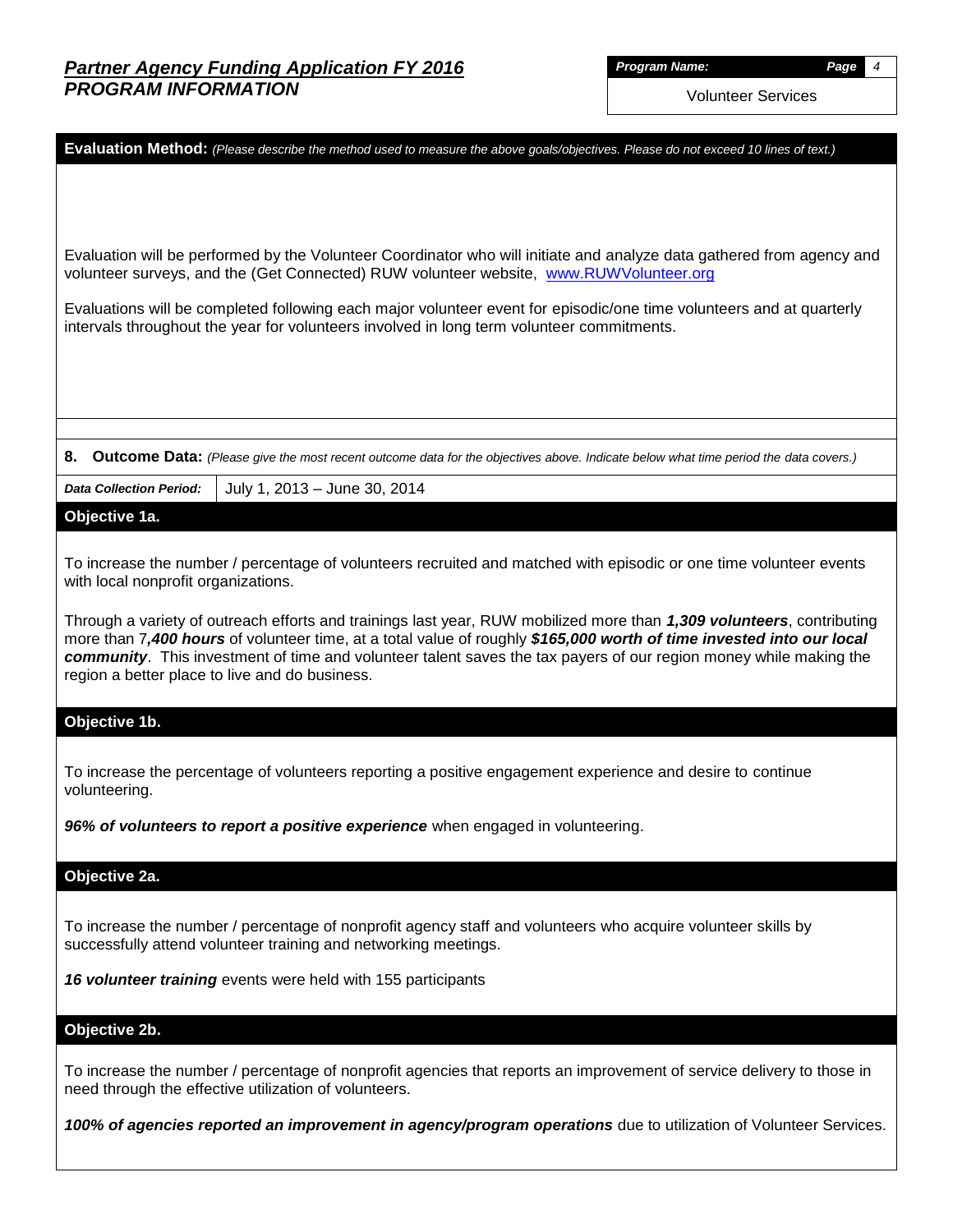*Program Name: Page 5*

Volunteer Services

**9. Program Goal Updates:** *(Please provide a brief description of the current status of your program goal(s), given your outcome data. For example, if reported data was well below the stated outcome measure, please indicate why you feel that is the case. Also, include how your outcome data will influence or modify the program for the upcoming fiscal year. These descriptions should not exceed 20 lines of text.)*

### **Program Goal 1:**

The continuing economic climate is increasing the demand on area nonprofit services. This causes a higher demand for volunteer support.

Volunteer Services is already responding to this increased demand as more volunteers than ever before are being successfully recruited and matched. Volunteer Services continues to build new relationships with local schools, colleges and businesses to expand the pool of skilled volunteers.

To increase the number of volunteers in Planning District 16, Volunteer Services focused on promoting large scale volunteer events this year, including the fifth annual King George Day of Caring, the fourth annual Caroline Day of Caring, and the twenty first annual Fredericksburg Day of Caring (for Spotsylvania, Stafford, and Fredericksburg). These events encourage individuals to give back to the community and volunteer.

Each year, the number of volunteers positively engaged in serving the community continues to grow.

The high unemployment rate has resulted in more people than ever before looking to volunteer engagement as a means to building work experience and skills to ensure employability in a struggling work environment – for both young people new to the workforce and older adults looking to change career path.

RUW's Volunteer Services is able to react positively to meet the needs of individuals looking for community engagement through volunteerism and the needs of the nonprofit community to respond to ever increasing demands on their vital services.

Next year we aim to mobilize a total of *1,500 volunteers*. An increase of *10% over the previous year*.

#### **Program Goal 2:**

In an effort to boost nonprofit capacity this year, RUW's Volunteer Services will provide multiple training opportunities for volunteers and for nonprofit agencies to include: at least one Volunteer/Agency Meet & Greet; a series of nonprofit Volunteer Utilization Trainings; one Board Match Training; and two Volunteer Software Trainings.

Fully utilizing the new Volunteer software/website this past year has presented a modern, attractive and intuitive user interface between individuals wishing to volunteer and local nonprofits with volunteer needs. RUW absorbs the cost of the website and presents it as a no-cost service to our community. The website makes it easy, convenient and affordable to recruit, manage and track volunteers 24 hours a day, seven days a week, year round.

Every week, more area nonprofits sign-on to the volunteer website, posting new volunteer opportunities and organizing volunteer events in partnership with Volunteer Services. We are confident this trend will continue.

Next year we aim to have a total of *150 active organizations* using the Volunteer Website. An *increase of 10%* over the previous year.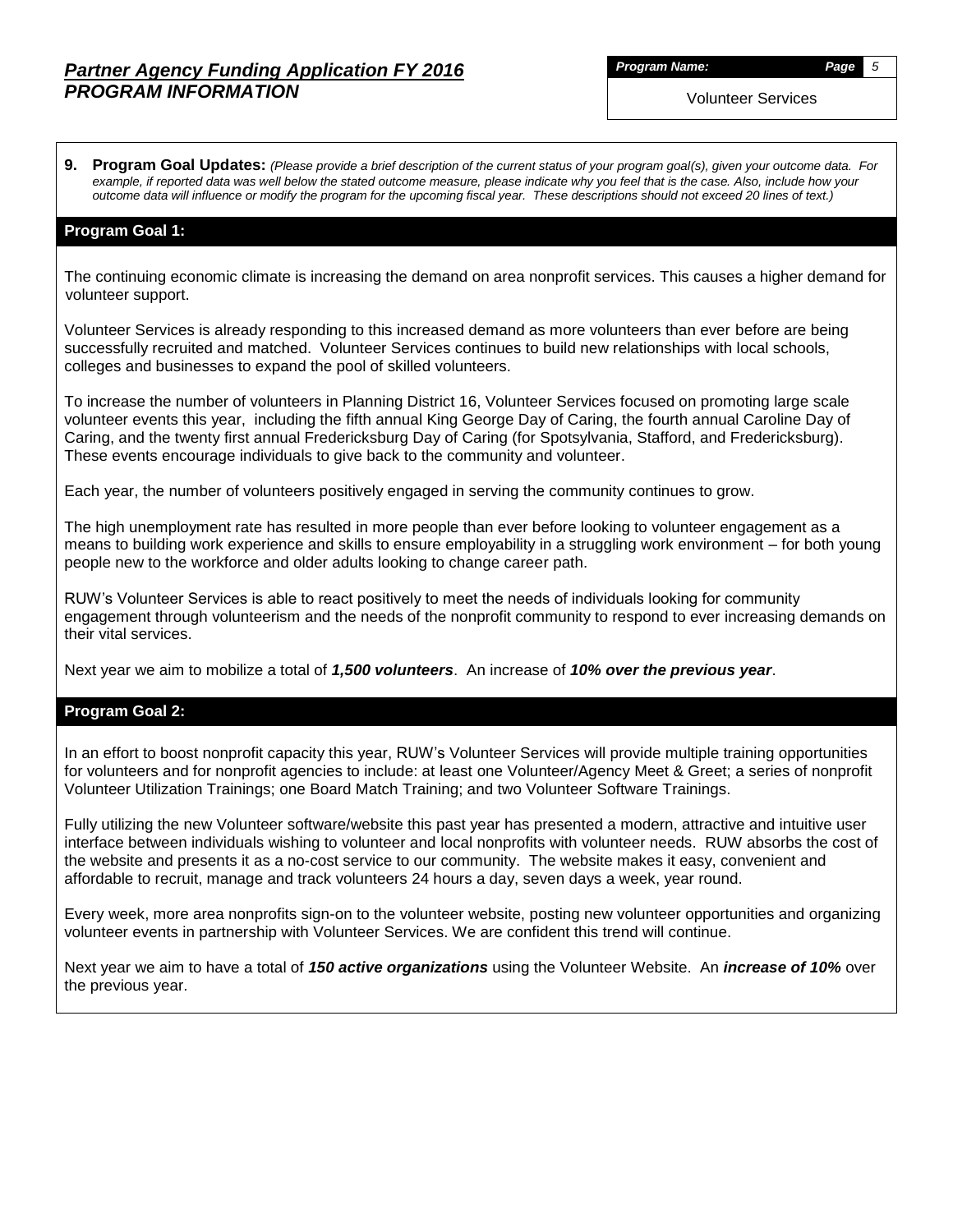*Program Name: Page 6*

Volunteer Services

**10. Community Impact:** *(Please provide at least two examples of how your services have impacted members of our community. This description should not exceed 20 lines of text.)*

More than 80 volunteers were recruited, trained and certified this past year by the Volunteer Center for the RUW Tax Program. Volunteers assisted with financial coaching and tax preparation. As a result more than \$1.8 million of tax refunds and credits were put back in the pockets of local hard working families.

Refunds and credits were used by tax clients to pay down debt and build assets – volunteers provided expertise and guidance to low to moderate income workers making them aware of local resources to improve their financial situations and work towards financial self-sufficiency.

Without this team of dedicated volunteers these services would not have been possible.

Once again this year more than 300 volunteers from local businesses gave a day of their time to complete vital community projects throughout the region. Projects' including repairs to low-income senior's homes, painting the rooms at the Thurman Brisben homeless shelter, yard work and repairs at the Hope House women's shelter, fixing furniture at the domestic violence shelter, cleaning and office work at the legal aid center. Thousands of dollars' worth of hard work and expertise is provided through these annual days of caring. Without the sweat and dedication of these volunteers many projects would go undone and those in need would stay in need.

**11. Collaborative Impact:** (Please describe how the community would be impacted if your agency were dissolved or merged with another partner agency. This description should not exceed 20 lines of text.)

Rappahannock United Way has provided volunteer center services to the nonprofit community for the past 21 years at no cost. Providing a vital service with invaluable services that no one else locally provides.

Should RUW dissolve as an organization local nonprofits would no doubt continue to work towards using volunteers to support their services however they would have to rely on their own outreach efforts. Most local nonprofits do not have personnel budgets to support hiring their own Volunteer Coordinator or build their own volunteer opportunity listing websites.

Rappahannock United Way uses its own fundraising efforts and grant writing expertise to secure funding to support one Volunteer Coordinator position and volunteer online website for the entire community – at no cost to the community.

It is highly unlikely that another entity could provide this service in this way to the local nonprofit community.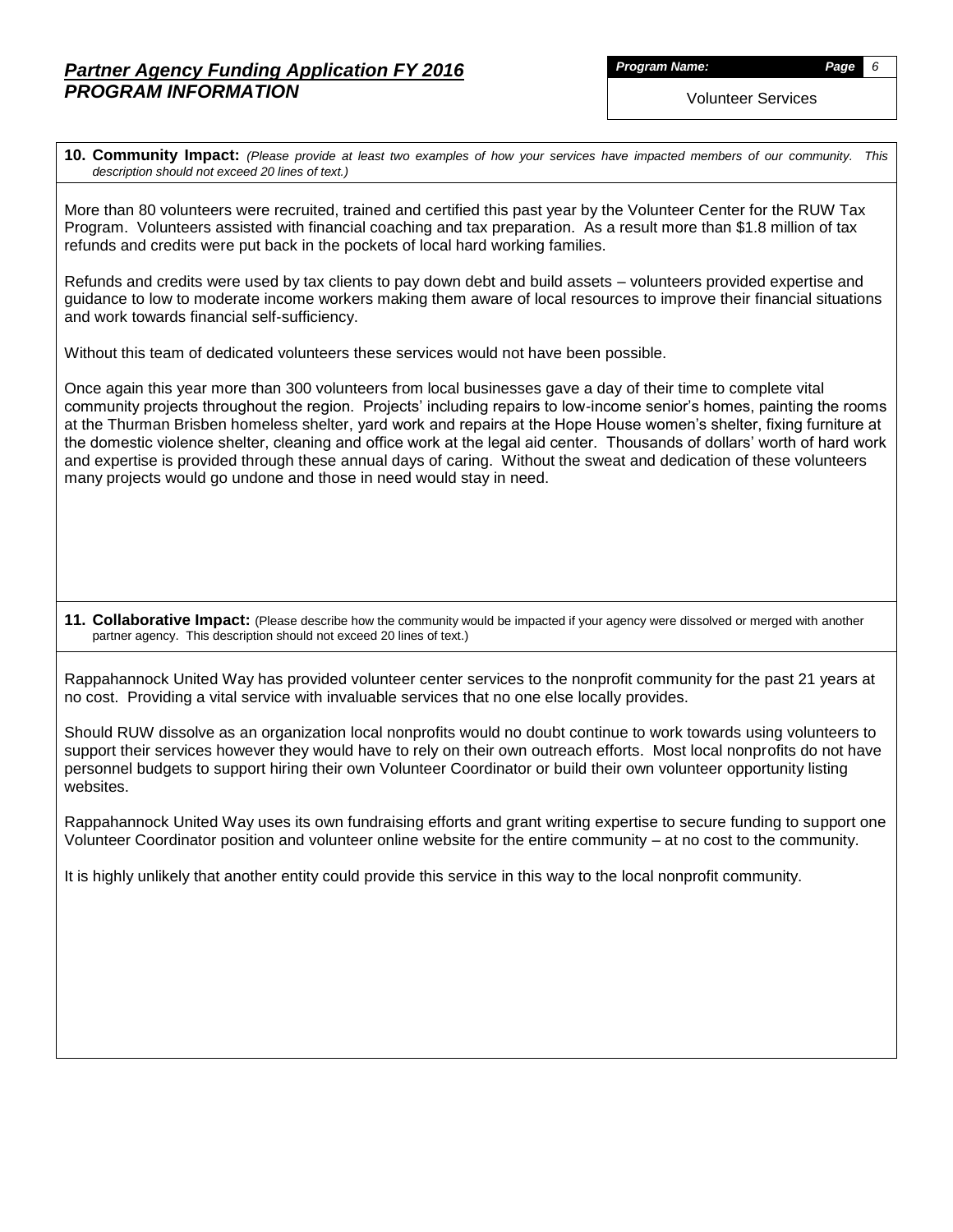# *Partner Agency Funding Application FY 2016 SERVICE DATA*

| and of the contract of the contract of the contract of the contract of the contract of the contract of the con<br><b>SERVICE DATA</b> |                 |            | <b>Volunteer Services</b> |            |
|---------------------------------------------------------------------------------------------------------------------------------------|-----------------|------------|---------------------------|------------|
| <b>Program Service Data:</b>                                                                                                          | Service Period: | 07/01/2013 | to                        | 06/30/2014 |

|                                                                                                                                                                                                                                                                                                                 | <b>Total Served</b>                                                                                                                                                                                                                                                                                                                                                                                                                                    |          |           |           | Gender                |       |           | Race   |                            |                         |                         |                        |                      |  |
|-----------------------------------------------------------------------------------------------------------------------------------------------------------------------------------------------------------------------------------------------------------------------------------------------------------------|--------------------------------------------------------------------------------------------------------------------------------------------------------------------------------------------------------------------------------------------------------------------------------------------------------------------------------------------------------------------------------------------------------------------------------------------------------|----------|-----------|-----------|-----------------------|-------|-----------|--------|----------------------------|-------------------------|-------------------------|------------------------|----------------------|--|
| <b>Locality Served</b>                                                                                                                                                                                                                                                                                          | FY2014                                                                                                                                                                                                                                                                                                                                                                                                                                                 |          | FY2016*   |           | <b>Male</b><br>Female |       | Caucasian |        | <b>African</b><br>American | Asian                   | <b>Hispanic</b>         | American<br>Indian     | Other / Not<br>Given |  |
| Fredericksburg                                                                                                                                                                                                                                                                                                  |                                                                                                                                                                                                                                                                                                                                                                                                                                                        | 232      | 300       |           |                       |       |           |        |                            |                         |                         |                        |                      |  |
| <b>Caroline</b>                                                                                                                                                                                                                                                                                                 |                                                                                                                                                                                                                                                                                                                                                                                                                                                        | 16       | 100       |           |                       |       |           |        |                            |                         |                         |                        |                      |  |
| <b>King George</b>                                                                                                                                                                                                                                                                                              |                                                                                                                                                                                                                                                                                                                                                                                                                                                        | 62       | 100       |           |                       |       |           |        |                            |                         |                         |                        |                      |  |
| Spotsylvania                                                                                                                                                                                                                                                                                                    |                                                                                                                                                                                                                                                                                                                                                                                                                                                        | 342      | 350       |           |                       |       |           |        |                            |                         |                         |                        |                      |  |
| <b>Stafford</b>                                                                                                                                                                                                                                                                                                 |                                                                                                                                                                                                                                                                                                                                                                                                                                                        | 324      | 350       |           |                       |       |           |        |                            |                         |                         |                        |                      |  |
| <b>Other / Not Given</b>                                                                                                                                                                                                                                                                                        |                                                                                                                                                                                                                                                                                                                                                                                                                                                        | 333      | 300       |           |                       |       |           |        |                            |                         |                         |                        |                      |  |
| <b>Total</b>                                                                                                                                                                                                                                                                                                    |                                                                                                                                                                                                                                                                                                                                                                                                                                                        | 1,309    | 1,500     |           |                       |       |           |        |                            |                         |                         |                        |                      |  |
| *Please include the projected number to be served in each locality for the upcoming fiscal year.                                                                                                                                                                                                                |                                                                                                                                                                                                                                                                                                                                                                                                                                                        |          |           |           |                       |       |           |        |                            |                         |                         |                        |                      |  |
|                                                                                                                                                                                                                                                                                                                 | <b>Age Groups</b>                                                                                                                                                                                                                                                                                                                                                                                                                                      |          |           |           |                       |       |           |        |                            | <b>Income Levels</b>    |                         |                        |                      |  |
| <b>Locality Served</b>                                                                                                                                                                                                                                                                                          | $0 - 4$                                                                                                                                                                                                                                                                                                                                                                                                                                                | $5 - 10$ | $11 - 13$ | $14 - 18$ | 19-25                 | 26-40 | 41-60     | $60 +$ | <b>Under</b><br>\$10,000   | $$10,000 -$<br>\$19,000 | $$20,000 -$<br>\$39,000 | \$40,000 -<br>\$59,000 | Over<br>\$60,000     |  |
| Fredericksburg                                                                                                                                                                                                                                                                                                  |                                                                                                                                                                                                                                                                                                                                                                                                                                                        |          |           |           |                       |       |           |        |                            |                         |                         |                        |                      |  |
| <b>Caroline</b>                                                                                                                                                                                                                                                                                                 |                                                                                                                                                                                                                                                                                                                                                                                                                                                        |          |           |           |                       |       |           |        |                            |                         |                         |                        |                      |  |
| <b>King George</b>                                                                                                                                                                                                                                                                                              |                                                                                                                                                                                                                                                                                                                                                                                                                                                        |          |           |           |                       |       |           |        |                            |                         |                         |                        |                      |  |
| Spotsylvania                                                                                                                                                                                                                                                                                                    |                                                                                                                                                                                                                                                                                                                                                                                                                                                        |          |           |           |                       |       |           |        |                            |                         |                         |                        |                      |  |
| <b>Stafford</b>                                                                                                                                                                                                                                                                                                 |                                                                                                                                                                                                                                                                                                                                                                                                                                                        |          |           |           |                       |       |           |        |                            |                         |                         |                        |                      |  |
| Other                                                                                                                                                                                                                                                                                                           |                                                                                                                                                                                                                                                                                                                                                                                                                                                        |          |           |           |                       |       |           |        |                            |                         |                         |                        |                      |  |
| <b>Total</b>                                                                                                                                                                                                                                                                                                    |                                                                                                                                                                                                                                                                                                                                                                                                                                                        |          |           |           |                       |       |           |        |                            |                         |                         |                        |                      |  |
| Please describe below your data collection methodology and tracking measures. Indicate systems or processes that are used and responsible<br>parties. Please also describe how your projections are determined for the upcoming year. If any of the above information is not available, please<br>indicate why: |                                                                                                                                                                                                                                                                                                                                                                                                                                                        |          |           |           |                       |       |           |        |                            |                         |                         |                        |                      |  |
|                                                                                                                                                                                                                                                                                                                 | *Although Volunteer Services does request and record demographic information regarding income, race and gender for individuals accessing the Volunteer<br>Website, it is not required. Research has shown that requiring this information from volunteers (making it mandatory) has served as a deterrent to potential<br>volunteers using the online Volunteer Website, and as a result it is requested but it is self-reported on a voluntary basis. |          |           |           |                       |       |           |        |                            |                         |                         |                        |                      |  |

Volunteer Services provides volunteer referrals regardless of an individual's race, gender, age, and /or income.

*Program Name: Page 7*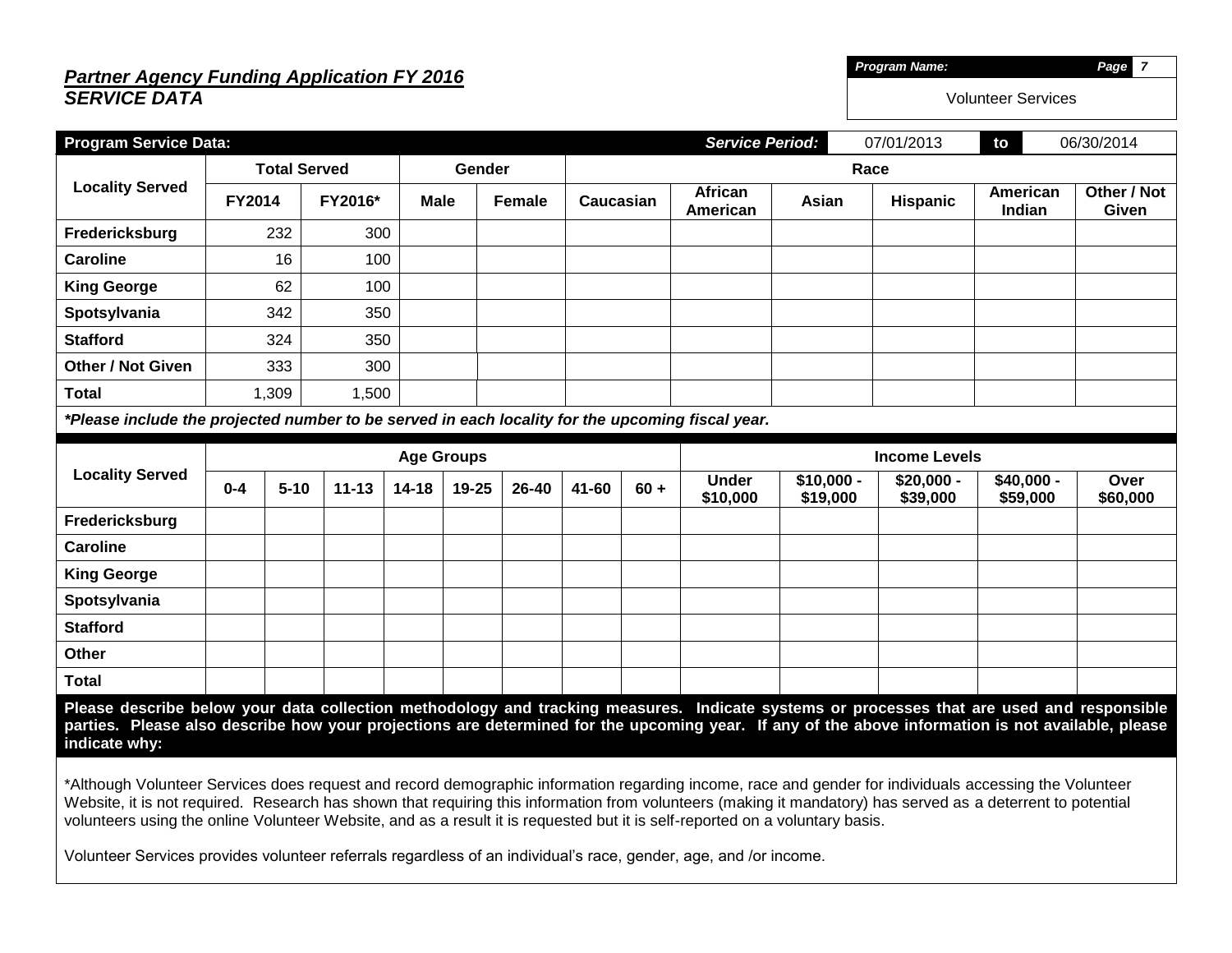Each agency submitting a funding request must fill out the following pages for *each program* serving citizens within the region and for which funding is requested. Any incomplete applications or programs that do not have a full application will not be considered for funding. PLEASE do not include any unrequested information. Each locality reserves the right to request additional information once the application has been submitted.

| <b>Program Name:</b>    | <b>Information Services</b>     | Is this a new<br>program? | $\Box$ Yes $X$ No          |
|-------------------------|---------------------------------|---------------------------|----------------------------|
| <b>Program Contact:</b> | Sarah Walsh                     | Title:                    | Director, Community Impact |
| Telephone Number:       | 540-373-0041 x315               |                           |                            |
| E-Mail Address:         | swash@rappahannockunitedway.org |                           |                            |

**1. Program Purpose/Description:** *(the following description should not exceed 10 lines of text)*

Rappahannock United Way's Information Services strives to inform the community of local resources, services and programs available to individuals and families in Planning District 16. Information Services works to bridge the gap between community services and individuals who can benefit from those services.

Information Services is the local partner agency of 2-1-1 Virginia which connects individuals in need to trained professionals who can provide referrals to health and human services. 2-1-1 Virginia is a free and confidential service, available 24 hours a day, 7 days a week, and hosts Virginia's largest health and human service database.

To help agencies serve more people in need, Rappahannock United Way also created the Rappahannock Area Charity Tracker Network. Charity Tracker is an online database which allows local direct-service agencies to share and track client data with other local organizations. Charity Tracker makes it possible for more individuals and families to receive assistance and allows organizations to reduce and eliminate duplicate services.

**2. Justification of Need:** *(Please state clearly why this service should be provided to the citizens of the region and why the localities should consider this funding request. If this is a new program, be sure to include the benefit to the region for funding a new request. The following should not exceed 10 lines of text, and should include the most recent data available.)*

When people are in crisis it is often difficult for them to find the resources that can help them. Information Services promotes access to community services and assistance programs available to Stafford County residents through a variety of means, including telephone assistance, Information Share meetings, weekly Information Share updates via the InfoShare Listserv, and by producing online and printed copies of the Community Connections Directory and Quick Guide.

2-1-1 Virginia is widely accessible and connects individuals and agencies to local health and human services. 2-1-1 Virginia makes the search for resources less confusing by providing a streamlined and centralized resource center. Unfortunately, many people in our community are still not aware of this incredible resource. Information Services works year round to raise awareness about 2-1-1. Over *5,185 individuals* used 2-1-1 last year.

More than *30,000 individuals* last year sought assistance through the Charity Tracker Network. The network made it easier for agencies to help local residents by providing an easy way to share information and services.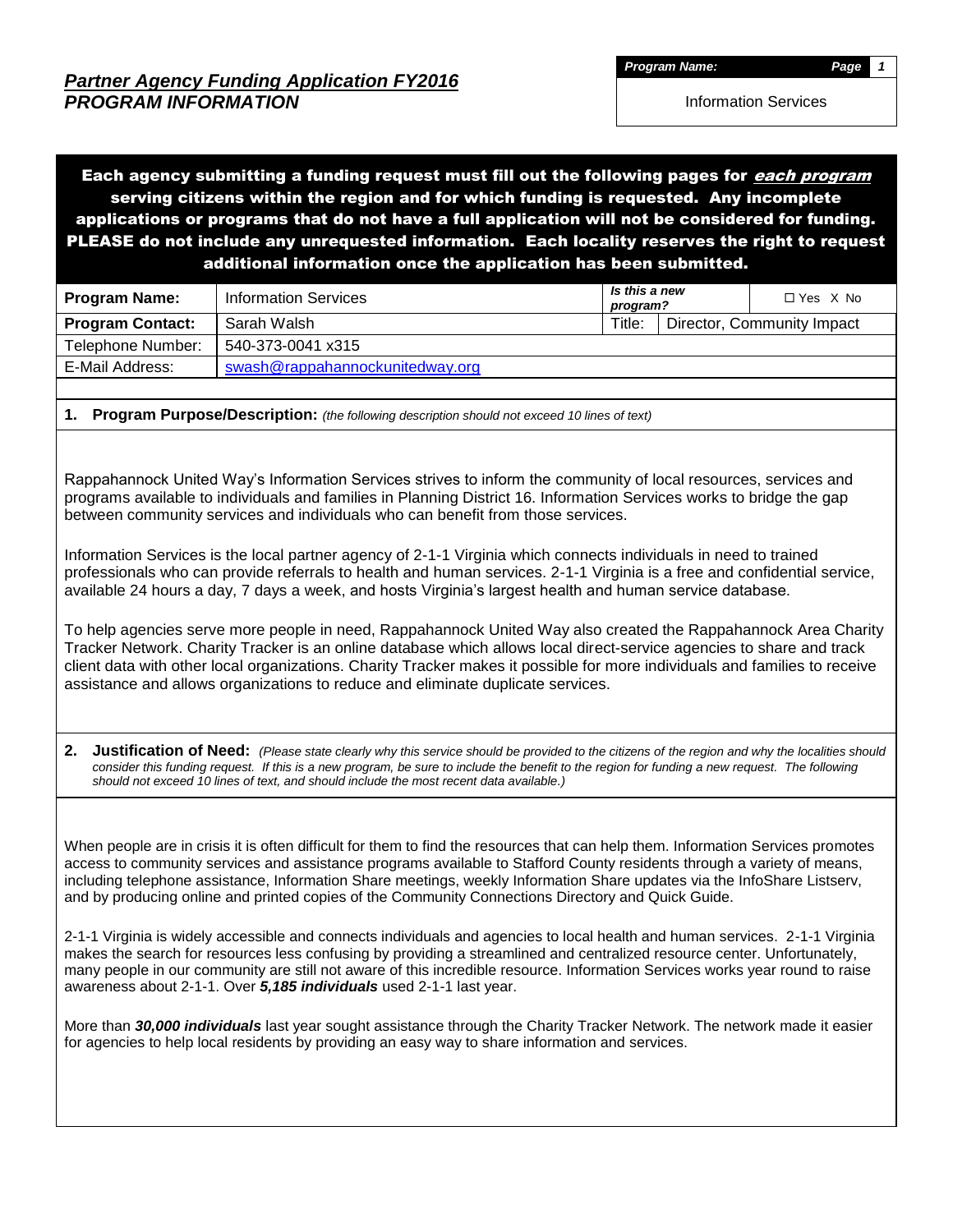**3. Program Collaboration:** *(The following should describe, in detail, examples of collaborative efforts and key partnerships between your program and other programs or agencies in the area, and should not exceed 10 lines of text.)*

The Rappahannock United Way co-hosts the Charity Tracker network with the Fredericksburg Area Food Bank. More than 100 local service provider organizations currently belong to the network and utilize the online client management system on a daily basis.

Rappahannock United Way serves as a fiscal agent and provides staff support to administrate the system. Securing the funds to cover the costs of the service so that it can be provided at no cost to local network members.

Network members include Departments of Social Services for all 5 localities in Planning District 16, all Food Bank member food pantries, SERVE, Salvation Army and many more throughout the region.

All network members are required to sign an agreement and complete training to ensure the integrity of the data within the system is maintained to the highest standards – to protect clients information and ensure the highest level or support and referrals are provided to those most in need in our community.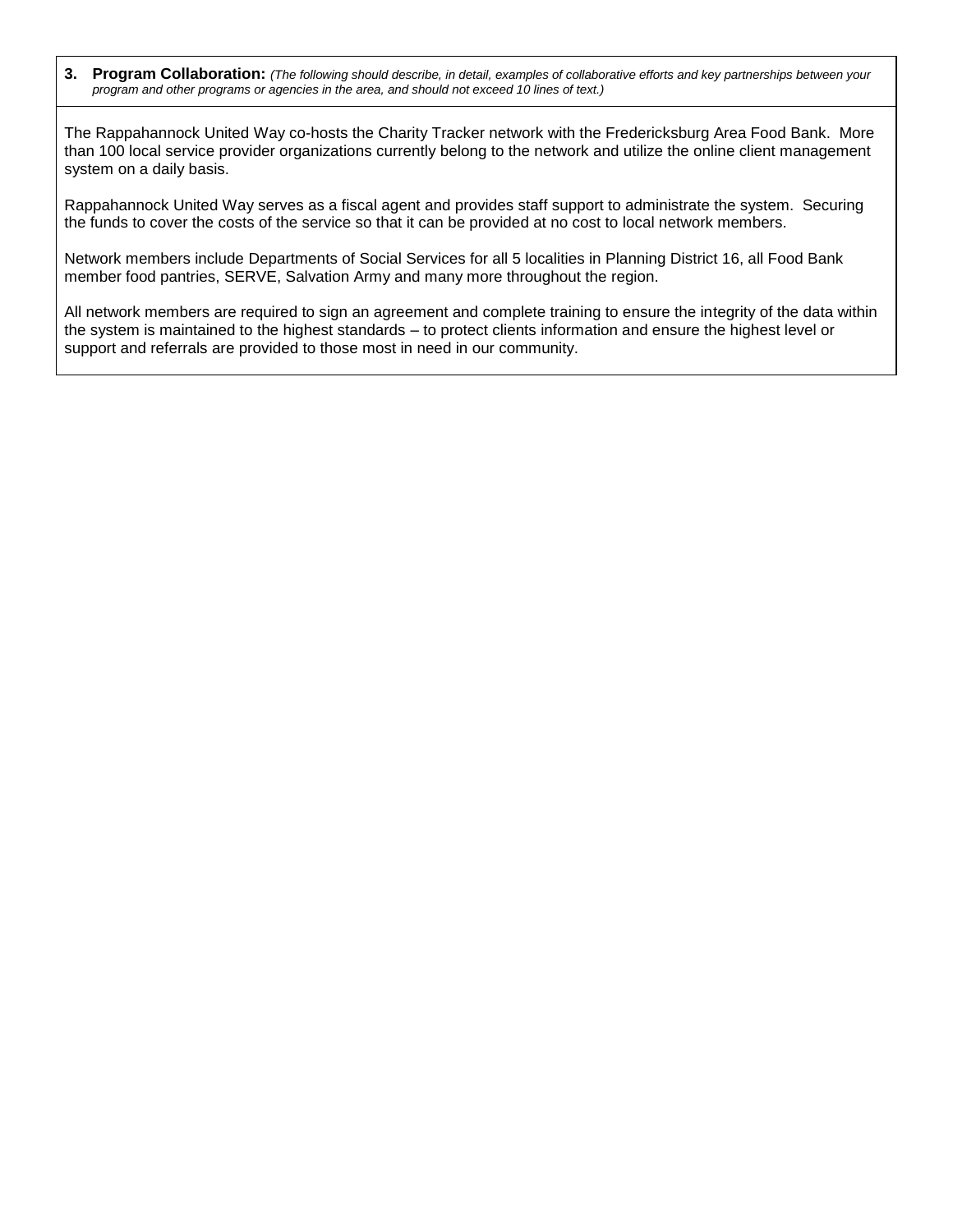*Program Name: Page 2*

Information Services

**4. Program Audience and Service Delivery:** *(The following should describe the program's intended audience or client base and how those clients are served. This should include the location of the service and what geographic areas are served or targeted for service. If your program has specific entry or application criteria, please describe it below. Please do not exceed 10 lines of text.)*

The service area for information services is throughout Planning District 16 with Charity Tracker network members located in each of the 5 localities. Information services staff support is available 5 days a week from 8:00am through 4:30pm. However, Rappahannock United Way staff attends community events and provide outreach relating to 211 and other community resources at many weekend and evening times.

The Charity Tracker website is available 24 hours 7 days a week.

211 Virginia is available as a telephone service and searchable web database 24 hours 7 days a week.

The target audience is the community as a whole – all those in need especially those experiencing poverty or other issues causing barriers to self-sufficiency.

**5. Client Fees:** *(Please describe the fees clients must pay for the services provided in this program, and how those fees are determined.)*

There are no fees charged to Charity Tracker network members. Rappahannock United Way currently fundraises and secures grant support to offset the membership dues for its members.

There are no charges associated with calling 211 Virginia – it is through a 1-800 free call service.

**6.** Budget Information: (Please complete the following chart with the financial information for this program. In each area include the dollars *specifically allocated/requested for this program.)*

|                                         | FY2014 Actual | FY2015 Budgeted | FY2016 Projected |
|-----------------------------------------|---------------|-----------------|------------------|
| <b>Caroline</b>                         | 0             | 0               | 166              |
| Fredericksburg                          | 1,000         | 1000            | 1000             |
| <b>King George</b>                      | 1,000         | 1000            | 1000             |
| Spotsylvania                            | 1,000         | 1000            | 1000             |
| <b>Stafford</b>                         | 912           | 912             | 912              |
| <b>United Way</b>                       | 0             | 0               | 0                |
| <b>Grants</b>                           | 0             | 8,117           | 8,117            |
| <b>Client Fees</b>                      | 0             | 0               | 0                |
| <b>Fundraising (RUW)</b>                | 14,359        | 2,770           | 2,770            |
| <b>Other</b>                            | 0             | 0               | 0                |
| <b>Total Program Budget</b><br>for PD16 | 18,271        | 18,271          | 18,271           |

**Please indicate, in detail, reasons for increases or decreases in the amounts requested for FY2016. Include whether these changes come from increases in personnel, benefits, or operating expenses. If an increase is being requested, please describe the impact not receiving an increase would have on the program. In particular, please describe in detail if any increase is sought for new positions or personnel.**

RUW has submitted a request for level funding this program. The funding amount requested is under 1% of the total agency operating costs.

RUW has continued to receive funding support from the localities since 1998, over these years we have kept our funding request at the same amount without increase. We are requesting the same amount we received last year.

Although RUW continues to serve a greater number of local residents each year, we have not requested an increase in funds in line with this growth. RUW understands that the need in our community is great and the funds to address those needs are limited.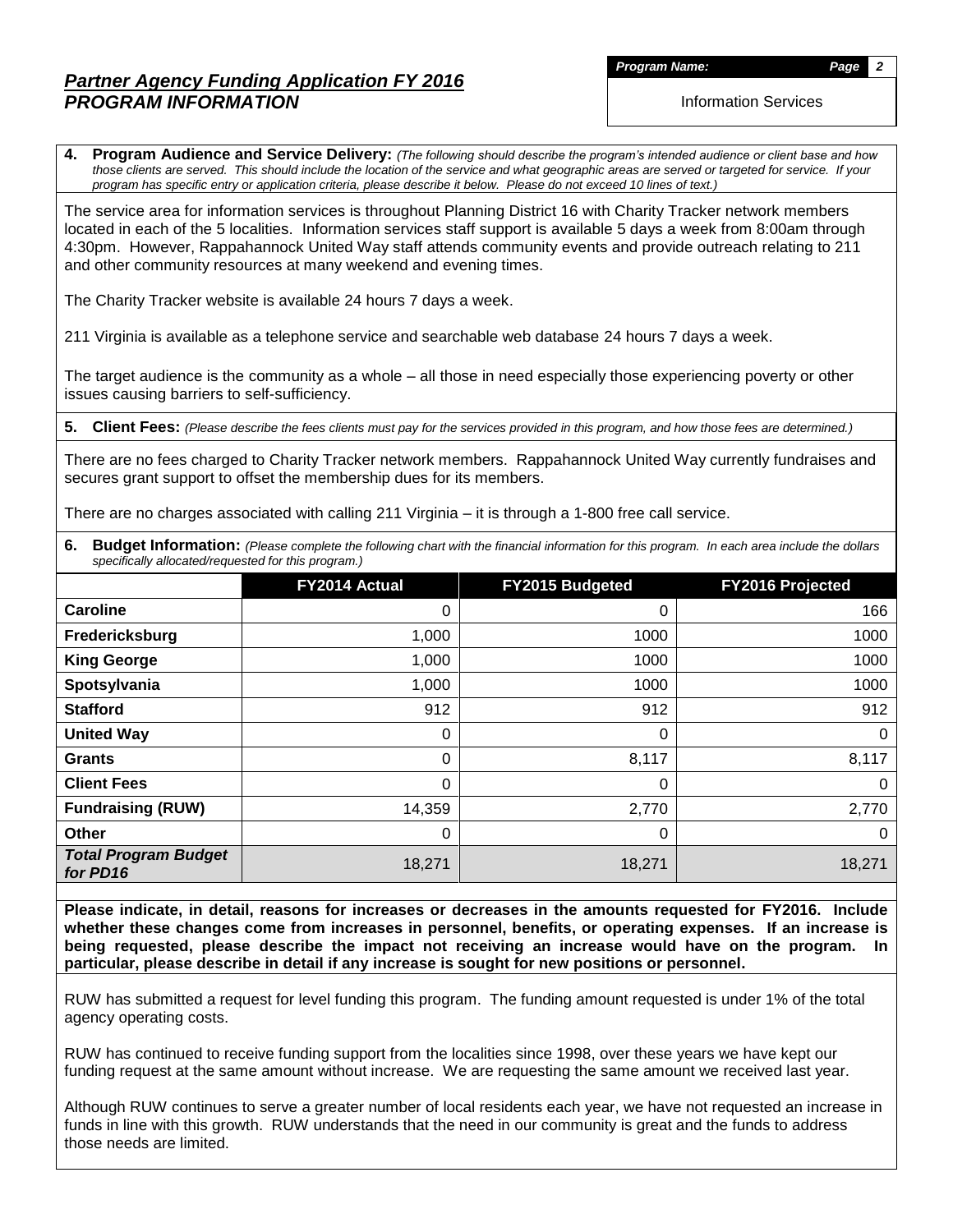$\Gamma$ 

*Program Name: Page 3*

Information Services

|                | 7. Goals, Objectives, & Evaluation: (Please provide the following information regarding the goals and objectives for your program.<br>Space has been provided for two goals, with two objectives per goal. If your agency is funded by the United Way, please include a copy of your<br>Logic Model for this program as a supplemental attachment. Individual descriptions should not exceed 5 lines of text.) |
|----------------|----------------------------------------------------------------------------------------------------------------------------------------------------------------------------------------------------------------------------------------------------------------------------------------------------------------------------------------------------------------------------------------------------------------|
|                | Program Goal 1:                                                                                                                                                                                                                                                                                                                                                                                                |
|                | Individuals in need are more informed about community resources, services and programs.                                                                                                                                                                                                                                                                                                                        |
|                | <b>Objectives:</b>                                                                                                                                                                                                                                                                                                                                                                                             |
| 1a.            | The number of callers to 2-1-1 will increase in Planning District 16.<br>Goal: 10% increase over last year                                                                                                                                                                                                                                                                                                     |
| 1 <sub>b</sub> | The number of individuals educated about 2-1-1 and other community resources through outreach activities will<br>increase over last year.<br>Goal: 10% increase over last year                                                                                                                                                                                                                                 |
|                | <b>Program Goal 2:</b>                                                                                                                                                                                                                                                                                                                                                                                         |
|                | Local service providers work together and share resources and information with one another. By working together,<br>agencies will create a streamlined network of services making it easier for individuals in need to find assistance.                                                                                                                                                                        |
|                | <b>Objectives:</b>                                                                                                                                                                                                                                                                                                                                                                                             |
| 2a.            | Local service providers have access to and fully utilize community resources to connect those they serve with<br>services - to include but not limited to Quick Guide, 2-1-1 website and phone service.<br>Goals: Increase the number of service providers, churches, schools and businesses that utilize the Quick Guide<br>Resource by 10% over last year.                                                   |
| 2b.            | Local service providers utilize Charity Tracker so that more people are able to receive assistance and<br>organizations are able to better serve more individuals in need in the community.<br>Goals: Increase the number of local service providers using Charity Tracker by 5% over last year.                                                                                                               |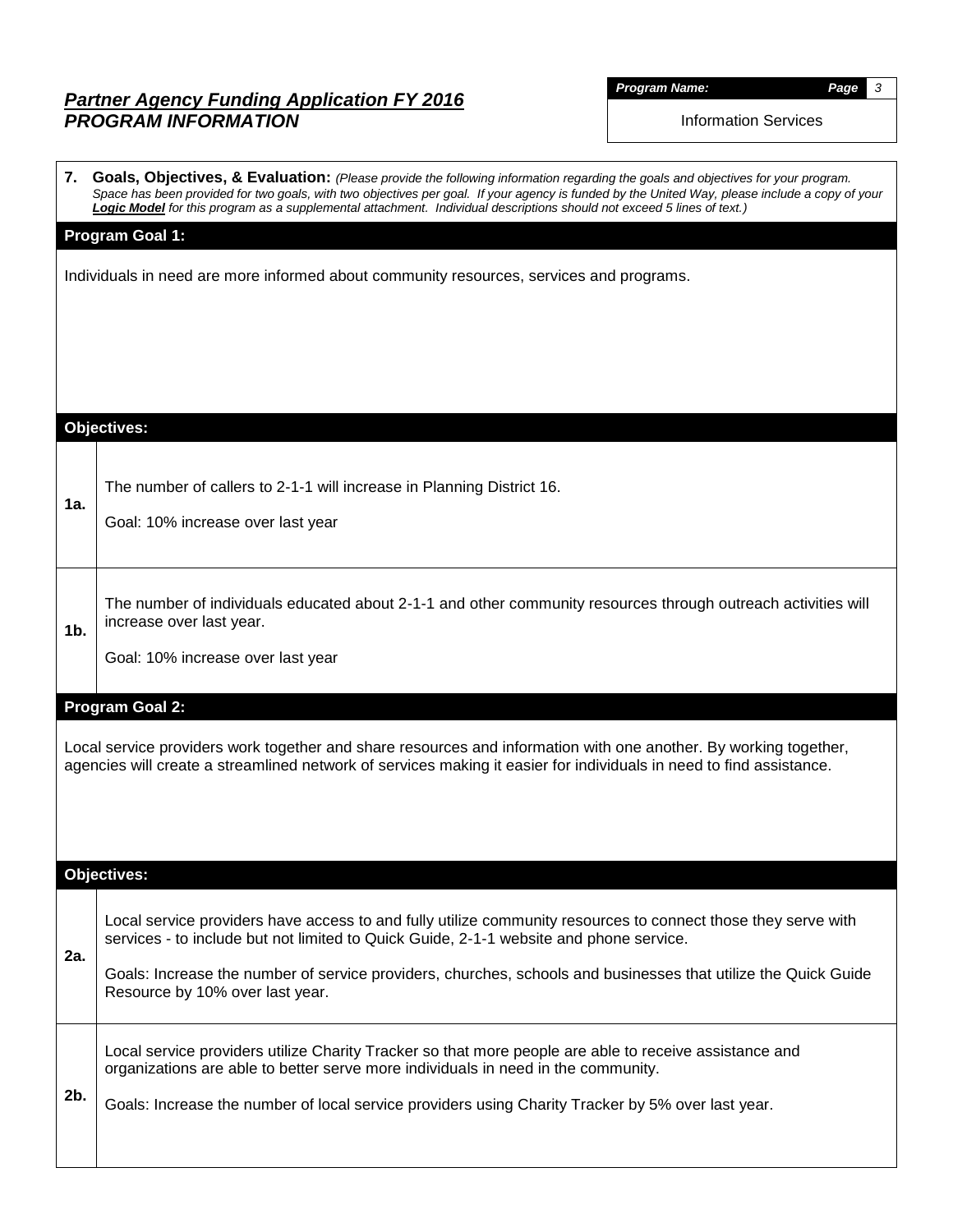*Program Name: Page 4*

Information Services

**Evaluation Method:** *(Please describe the method used to measure the above goals/objectives. Please do not exceed 10 lines of text.)*

Evaluation will be performed by the Community Impact Assistant who will initiate and analyze data gathered from agency and caller surveys, 2-1-1 call statistics and Charity Tracker reports.

Evaluation will be completed at quarterly intervals throughout the year. Surveys will be distributed to participants of Information Share meetings after each meeting. The InfoShare Listserv and other Information Services resources will be evaluated through participant surveys at the end of the fiscal year.

Charity Tracker has sophisticated reporting capabilities, which will allow RUW to track both Charity Tracker members and client information on an as-needed basis.

**8. Outcome Data:** *(Please give the most recent outcome data for the objectives above. Indicate below what time period the data covers.)*

*Data Collection Period:* July 1, 2013 – June 30, 2014

**Objective 1a.**

To increase the number / percentage of callers and accurate referrals to 2-1-1.

*5,185 callers (8% decrease)* to 2-1-1 from Planning District 16. NOTE – 211 Virginia reports that while call numbers are down regionally, the number of website hits are in fact up.

#### **Objective 1b.**

To increase the number of businesses, churches, civic organizations, schools and nonprofit agencies aware of community resources based on presentations made.

*Presentations* were made to *6,839 individuals* about Community Resources, 2-1-1 Virginia and Charity Tracker.

#### **Objective 2a.**

To increase the number of local providers who have access and utilize community resources.

Information about available resources was presented to *420 representatives* from *community organizations and businesses*.

#### **Objective 2b.**

To increase the number of local service providers using Charity Tracker.

At the beginning of the year 52 organizations were using Charity Tracker. By the close of the year *100 local agencies* were registered to use Charity Tracker. *10% increase* over last year.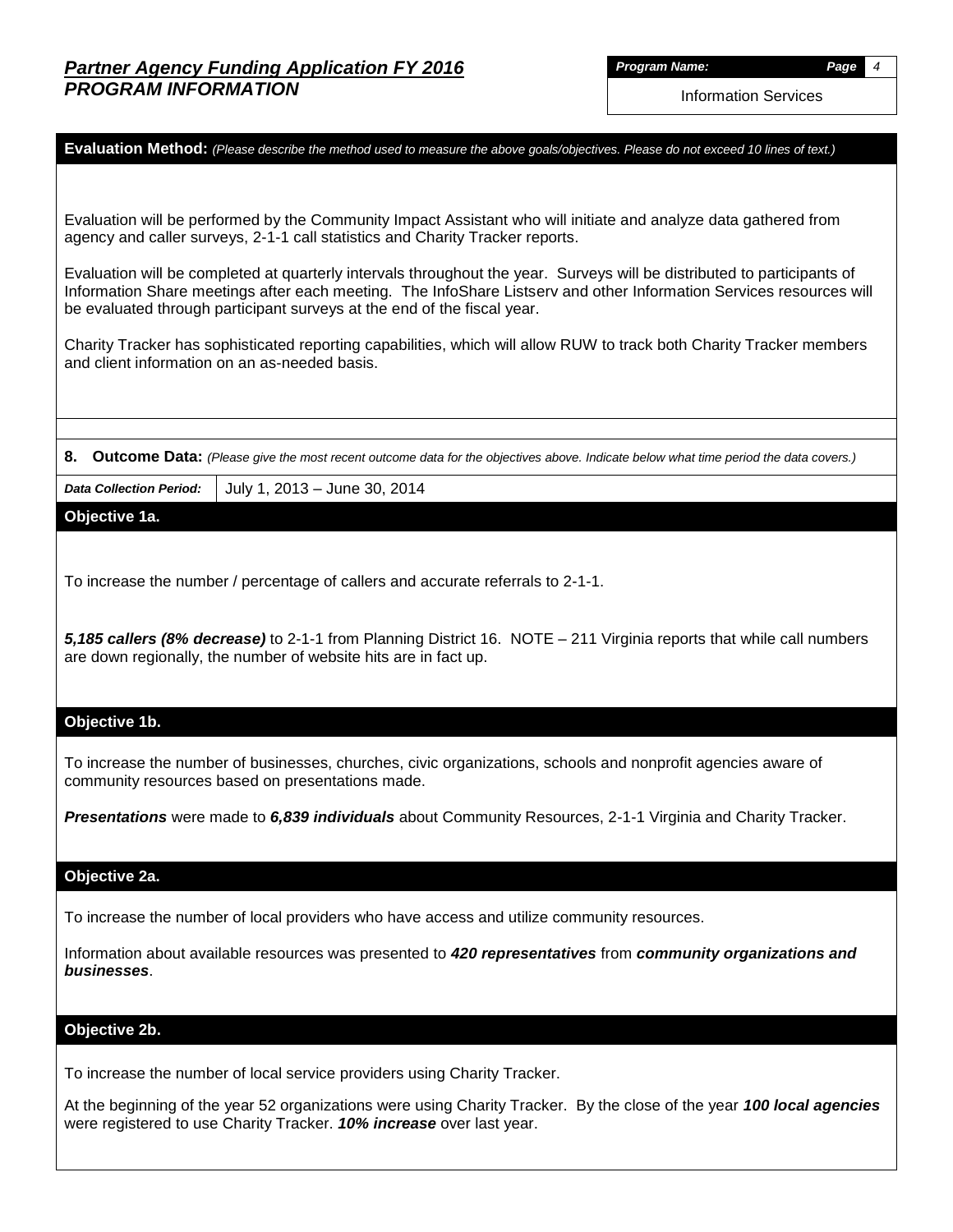*Program Name: Page 5*

Information Services

**9. Program Goal Updates:** *(Please provide a brief description of the current status of your program goal(s), given your outcome data. For example, if reported data was well below the stated outcome measure, please indicate why you feel that is the case. Also, include how your outcome data will influence or modify the program for the upcoming fiscal year. These descriptions should not exceed 20 lines of text.)*

### **Program Goal 1:**

Due to the continuing state of the economy, an increasing number of individuals continue to depend on services provided by local nonprofits.

Information Services is responding to this increased demand by advocating for community resources, services and programs throughout Planning District 16.

Information Services has noticed that a significant number of those requesting information and referrals continue to be first time callers who are experiencing a financial crisis for the first time due to the continuing downturn in the economic climate. This means that the individuals currently facing difficult times are not familiar with the resources available to them. Information Services continues to educate the Planning District about local human services.

Information Services continues to build new relationships with local schools, colleges, government organizations, nonprofits, and businesses to promote available resources and 2-1-1 Virginia.

Each year, the number of people in need in our community continues to grow. Information Services continues to be a vital part in helping those in need find resources they can benefit from.

#### **Program Goal 2:**

Information Services is working year round to share useful resources and information with members of the InfoShare Listserv and attendees at the Information Share Meetings. Listserv membership and attendees continue to grow.

Information Services works hard all year round building and maintaining networks and collaborative efforts with local nonprofits, service providers and businesses. These partnerships increase the capacity service providers and streamline service provision to those served.

Successful collaborations include but are not limited to Rappahannock Region Financial Stability Coalition, Youth First Partnership, Health Care Safety Net Council, Continuum of Care, and the Rappahannock Region Holiday Assistance Coalition.

Information Services also advocates for 2-1-1 Virginia at various community events including events at schools, government agencies, nonprofit organizations, local companies, and churches.

This year, we continue to expand the Charity Tracker network to more agencies. Initially used just for holiday assistance programs, this system will allow local organizations to share client data to ensure there are no duplications in services year round. It will also provide a more strategic approach to providing services in our area. Charity Tracker makes it easy for local agencies to share data, work together, and spread their resources to more families and individuals in need for all of Planning District 16.

This year, we plan to *increase membership from 100 to 105 organizations* – an *increase of 5%.*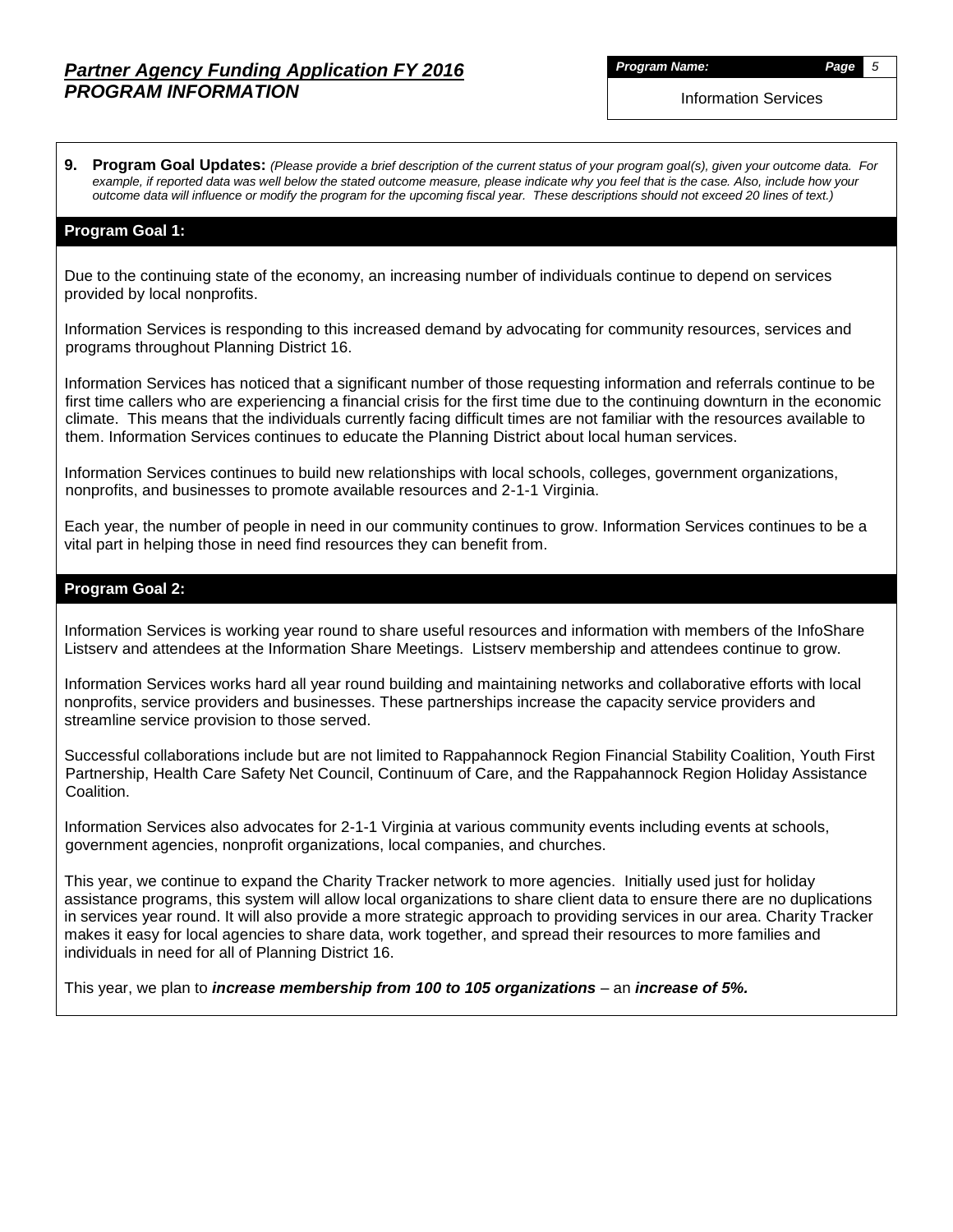*Program Name: Page 6*

Information Services

### **10. Community Impact:** *(Please provide at least two examples of how your services have impacted members of our community. This description should not exceed 20 lines of text.)*

Testimonials from local service organizations who are members of the Charity Tracker network – by utilizing the Charity Tracker system they are able to catch duplicate requests for assistance to maximize the number of households assisted. With limited resources available in our community this truly helps those most in need access the services they so desperately need – improving quality of life in many ways:

"So far we have caught 41 families having drawn two or more food donations for Thanksgiving last year using kids multiple times and people applying and using heads of households from other families as members to get more. .. We have just started with Christmas and have found 5 that drew from other counties at the same time they drew from here. This is one of the best programs I have ever used. Thank you so much."

"I am stoked over this and really want to use this as a tool. We can really expand the use of our limited resources if we are all on board. We are catching so many double and triple dipping that it is crazy. Love this program."

"If you were to ask me what has helped us to survive the extreme economic times that all non-profits and their clients are suffering through, my first response would be Charity Tracker. Through Charity Tracker, we are able to make sure that we are not duplicating services and missing the opportunity for our clients to become more accountable for their own choices. Now that so many other non-profits are in the Charity Tracker network, we have a much greater chance of being successful in these efforts."

"Charity Tracker has enabled government agencies, nonprofits and churches to share our resources. DSS assists over 6,000 individuals, families, elderly, disabled and children. Using Charity Tracker has allowed us to ensure residents who live in our county, are not receiving services from another agency. Charity Tracker saves organizations time by being able to post a client's needs to all groups at the same time."

### **11. Collaborative Impact:** (Please describe how the community would be impacted if your agency were dissolved or merged with another partner agency. This description should not exceed 20 lines of text.)

Rappahannock United Way has provided the Charity Tracker network to the nonprofit community for the past 6 years at no cost. Providing a vital service with invaluable services that no one else locally provides.

Should RUW dissolve as an organization local nonprofits would no doubt continue to work towards tracking services provided to their clients however they would have to rely on using their own individual systems and would struggle to share and cross reference client information in an effective and efficient manner. Most local nonprofits do not have budgets to support purchasing additional client management systems.

Rappahannock United Way uses its own fundraising efforts and grant writing expertise to secure funding to support one full time Community Impact Assistant position to provide administrative and training support to the purchased Charity Tracker software for the entire community – at no cost to the community.

It is highly unlikely that another entity could provide this service in this way to the local nonprofit community.